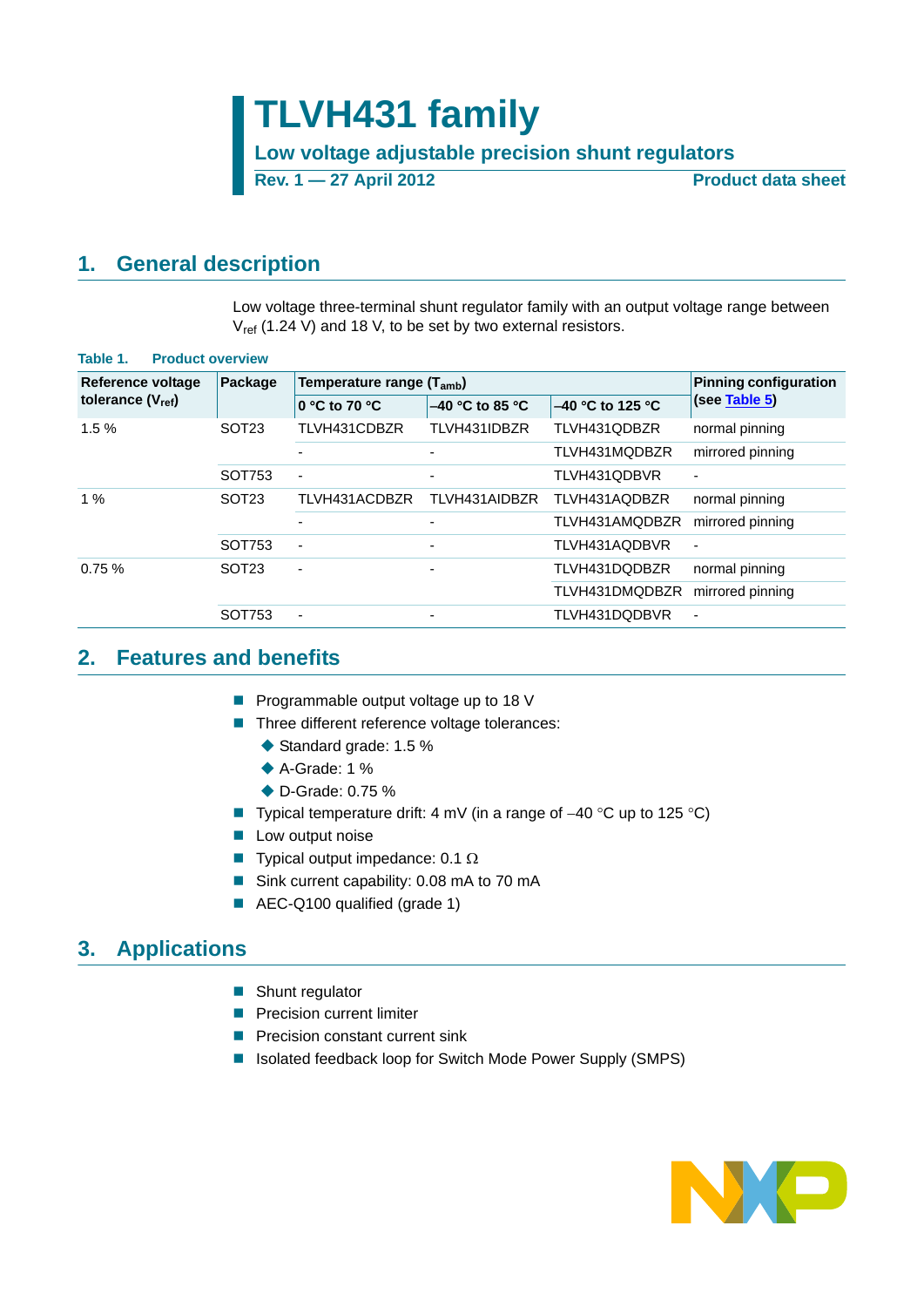**Low voltage adjustable precision shunt regulators**

## <span id="page-1-1"></span>**4. Quick reference data**

| Table 2.              | Quick reference data   |                                                            |           |            |      |      |
|-----------------------|------------------------|------------------------------------------------------------|-----------|------------|------|------|
| <b>Symbol</b>         | <b>Parameter</b>       | <b>Conditions</b>                                          | Min       | <b>Typ</b> | Max  | Unit |
| <b>V<sub>KA</sub></b> | cathode-anode voltage  |                                                            | $V_{ref}$ | -          | 18   | V    |
| $I_{\mathsf{K}}$      | cathode current        |                                                            | 0.08      | -          | 70   | mA   |
| $V_{ref}$             | reference voltage      | $V_{KA} = V_{ref}$ ; $I_{K} = 10$ mA;<br>$T_{amb}$ = 25 °C |           |            |      |      |
|                       | Standard-Grade (1.5 %) |                                                            | 1222      | 1240       | 1258 | mV   |
|                       | A-Grade $(1\%$ )       |                                                            | 1228      | 1240       | 1252 | mV   |
|                       | D-Grade (0.75 %)       |                                                            | 1231      | 1240       | 1249 | mV   |
|                       |                        |                                                            |           |            |      |      |

## <span id="page-1-2"></span>**5. Ordering information**

| <b>Ordering information</b><br>Table 3. |               |                                          |                   |
|-----------------------------------------|---------------|------------------------------------------|-------------------|
| <b>Type number</b>                      | Package       |                                          |                   |
|                                         | <b>Name</b>   | <b>Description</b>                       | <b>Version</b>    |
| TLVH431CDBZR                            | TO-236AB      | plastic surface-mounted package; 3 leads | SOT <sub>23</sub> |
| TLVH431IDBZR                            |               |                                          |                   |
| TLVH431QDBZR                            |               |                                          |                   |
| TLVH431MQDBZR                           |               |                                          |                   |
| TLVH431ACDBZR                           |               |                                          |                   |
| TLVH431AIDBZR                           |               |                                          |                   |
| TLVH431AQDBZR                           |               |                                          |                   |
| TLVH431AMQDBZR                          |               |                                          |                   |
| TLVH431DQDBZR                           |               |                                          |                   |
| TLVH431DMQDBZR                          |               |                                          |                   |
| TLVH431QDBVR                            | <b>SC-74A</b> | plastic surface-mounted package; 5 leads | SOT753            |
| TLVH431AQDBVR                           |               |                                          |                   |
| TLVH431DQDBVR                           |               |                                          |                   |
|                                         |               |                                          |                   |

## <span id="page-1-3"></span>**6. Marking**

| <b>Marking codes</b><br>Table 4. |                             |                    |                             |  |  |  |  |  |
|----------------------------------|-----------------------------|--------------------|-----------------------------|--|--|--|--|--|
| Type number                      | Marking code <sup>[1]</sup> | <b>Type number</b> | Marking code <sup>[1]</sup> |  |  |  |  |  |
| TLVH431CDBZR                     | $NM^*$                      | TLVH431AMQDBZR     | $NX*$                       |  |  |  |  |  |
| TLVH431IDBZR                     | NN <sup>*</sup>             | TLVH431DQDBZR      | *SE                         |  |  |  |  |  |
| TLVH431QDBZR                     | $NP^*$                      | TLVH431DMQDBZR     | *SF                         |  |  |  |  |  |
| TLVH431MQDBZR                    | NW*                         | TLVH431QDBVR       | AB <sub>3</sub>             |  |  |  |  |  |
| TLVH431ACDBZR                    | NQ*                         | TLVH431AQDBVR      | AB <sub>6</sub>             |  |  |  |  |  |
| TLVH431AIDBZR                    | NR*                         | TLVH431DQDBVR      | AC <sub>1</sub>             |  |  |  |  |  |
| TLVH431AQDBZR                    | $NS^*$                      | -                  | -                           |  |  |  |  |  |

<span id="page-1-0"></span> $[1]$  \* = placeholder for manufacturing site code.

TLVH431\_FAM All information provided in this document is subject to legal disclaimers. © NXP B.V. 2012. All rights reserved.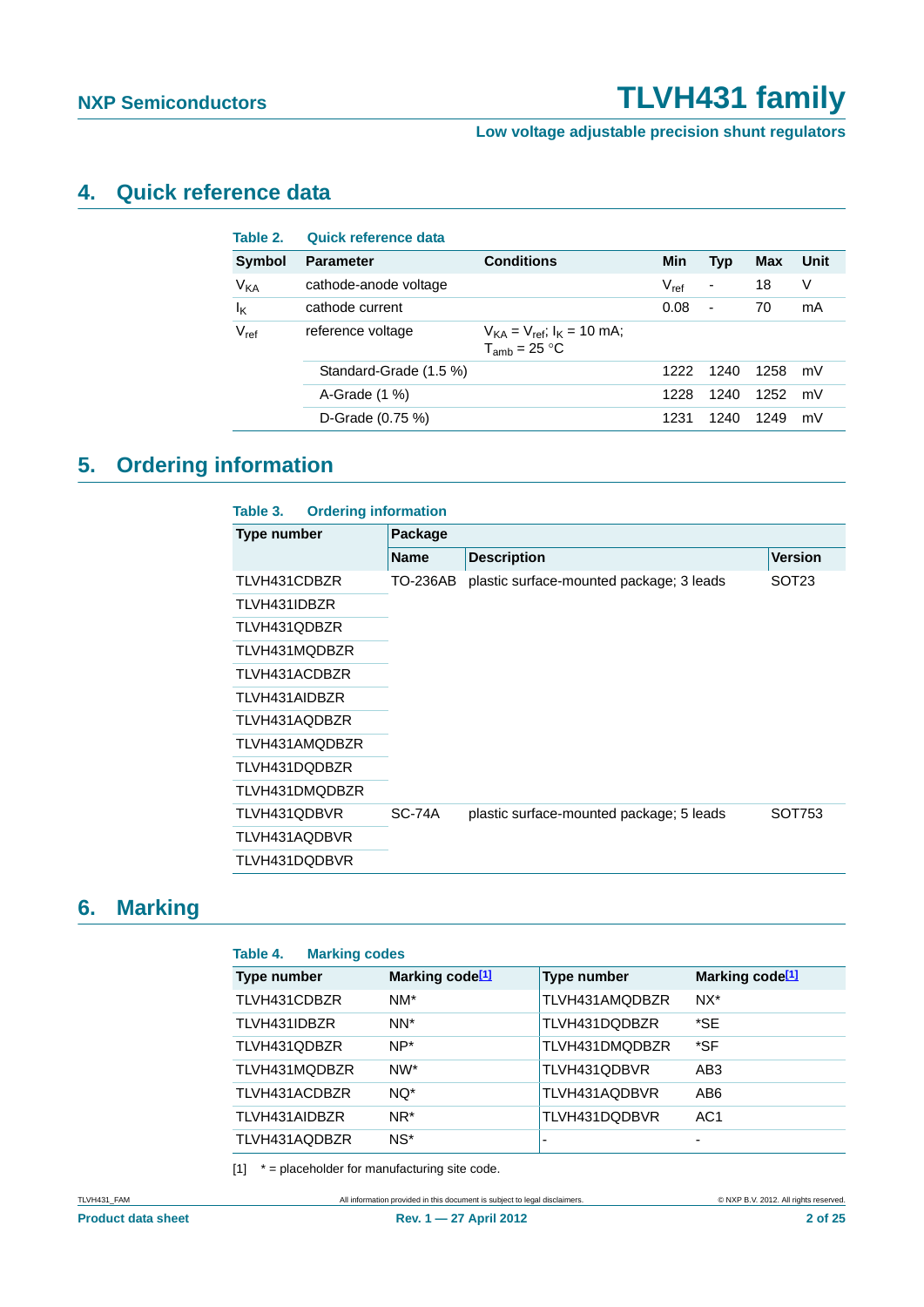**Low voltage adjustable precision shunt regulators**

## <span id="page-2-1"></span>**7. Functional diagram**

The TLVH431 family comprises a range of 3-terminal adjustable shunt regulators, with specified thermal stability over applicable automotive and commercial temperature ranges. The output voltage can be set to any value between  $V_{ref}$  (approximately 1.24 V) and 18 V with two external resistors (see [Figure 10\)](#page-10-0). These devices have a typical output impedance of 0.1  $\Omega$ . Active output circuitry provides a very sharp turn-on characteristic, making these devices excellent replacements for Zener diodes in many applications like on-board regulation, adjustable power supplies and switching power supplies.



## <span id="page-2-2"></span>**8. Pinning information**

<span id="page-2-0"></span>

| Table 5. | <b>Pinning</b> |                                                        |                           |                       |
|----------|----------------|--------------------------------------------------------|---------------------------|-----------------------|
| Pin      | <b>Symbol</b>  | <b>Description</b>                                     | <b>Simplified outline</b> | <b>Graphic symbol</b> |
|          |                | SOT23; normal pinning: All types without MQDBZR ending |                           |                       |
| 1        | <b>REF</b>     | reference                                              |                           |                       |
| 2        | k              | cathode                                                | 3                         | <b>REF</b>            |
| 3        | a              | anode                                                  |                           | a                     |
|          |                |                                                        | 2                         | 006aab355             |
|          |                | SOT23; mirrored pinning: All types with MQDBZR ending  |                           |                       |
|          | k              | cathode                                                |                           |                       |
| 2        | <b>REF</b>     | reference                                              | 3                         | <b>REF</b>            |
| 3        | a              | anode                                                  |                           | a                     |
|          |                |                                                        | っ                         | 006aab355             |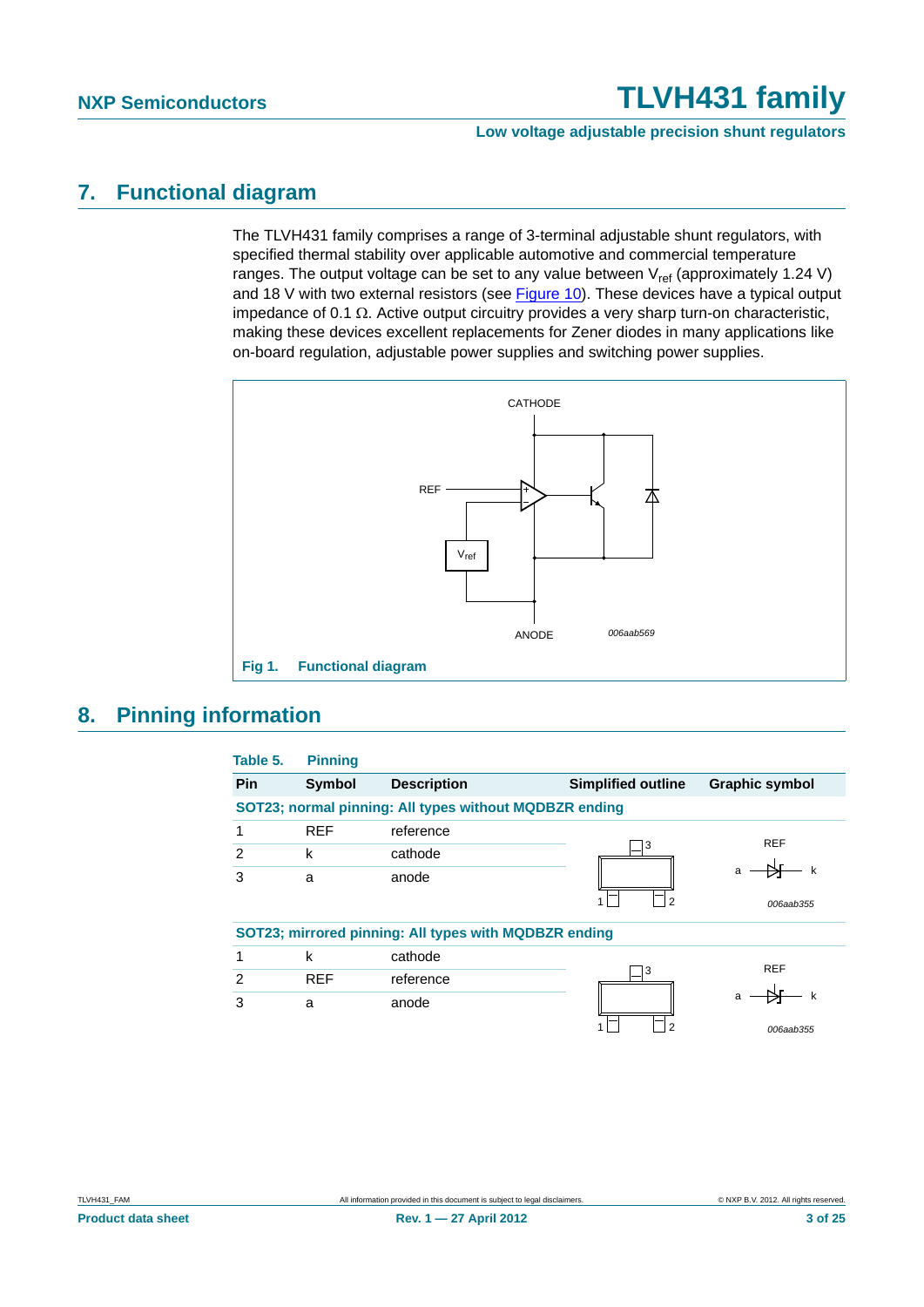### **Low voltage adjustable precision shunt regulators**

| Table 5.      | <b>Pinning</b> continued |                    |       |                           |                       |
|---------------|--------------------------|--------------------|-------|---------------------------|-----------------------|
| Pin           | Symbol                   | <b>Description</b> |       | <b>Simplified outline</b> | <b>Graphic symbol</b> |
| <b>SOT753</b> |                          |                    |       |                           |                       |
|               | n.c.                     | not connected      | $[1]$ |                           | <b>REF</b>            |
| 2             | n.c.                     | not connected      | $[1]$ | コ5<br>$\Box$ 4            |                       |
| 3             | k                        | cathode            |       |                           | k<br>a                |
| 4             | <b>REF</b>               | reference          |       | $\Box$ 2 $\Box$ 3         | 006aab355             |
| 5             | a                        | anode              |       |                           |                       |

<span id="page-3-3"></span>[1] Pin 1 and 2 can be connected to anode for better thermal performance.

## <span id="page-3-4"></span>**9. Limiting values**

### **Table 6. Limiting values**

*In accordance with the Absolute Maximum Rating System (IEC 60134).*

| <b>Symbol</b>         | <b>Parameter</b>               | <b>Conditions</b>    | <b>Min</b>               | <b>Max</b> | <b>Unit</b>  |
|-----------------------|--------------------------------|----------------------|--------------------------|------------|--------------|
| <b>V<sub>KA</sub></b> | cathode-anode voltage          |                      |                          | 20         | V            |
| Ιĸ                    | cathode current                |                      | $-25$                    | 80         | mA           |
| $I_{ref}$             | reference current              |                      | $-0.05$                  | 3          | mA           |
| $P_{\text{tot}}$      | total power dissipation        | $T_{amb} \leq 25 °C$ |                          |            |              |
|                       | SOT <sub>23</sub>              |                      | $\boxed{1}$ $\boxed{1}$  | 390        | mW           |
|                       |                                |                      | $\boxed{2}$ $\boxed{2}$  | 570        | mW           |
|                       |                                |                      | $\boxed{3}$ .            | 800        | mW           |
|                       | SOT753                         |                      | $\boxed{11}$             | 310        | mW           |
|                       |                                |                      | $\boxed{2}$ .            | 460        | mW           |
|                       |                                |                      | $\boxed{3}$              | 700        | mW           |
| $T_i$                 | junction temperature           |                      | $\overline{\phantom{0}}$ | 150        | $^{\circ}$ C |
| $T_{amb}$             | ambient temperature            |                      |                          |            |              |
|                       | TLVH431XCDBZR                  |                      | $\Omega$                 | $+70$      | $^{\circ}C$  |
|                       | TLVH431XIDBZR                  |                      | $-40$                    | $+85$      | $^{\circ}C$  |
|                       | TLVH431XQDBZR<br>TLVH431XQDBVR |                      | $-40$                    | $+125$     | $^{\circ}C$  |
| $T_{\text{stg}}$      | storage temperature            |                      | $-65$                    | $+150$     | $^{\circ}C$  |

<span id="page-3-0"></span>[1] Device mounted on an FR4 Printed-Circuit Board (PCB), single-sided copper, tin-plated and standard footprint.

<span id="page-3-1"></span>[2] Device mounted on an FR4 PCB, single-sided copper, tin-plated, mounting pad for anode 1 cm<sup>2</sup>.

<span id="page-3-2"></span>[3] Device mounted on a ceramic PCB,  $Al_2O_3$ , standard footprint.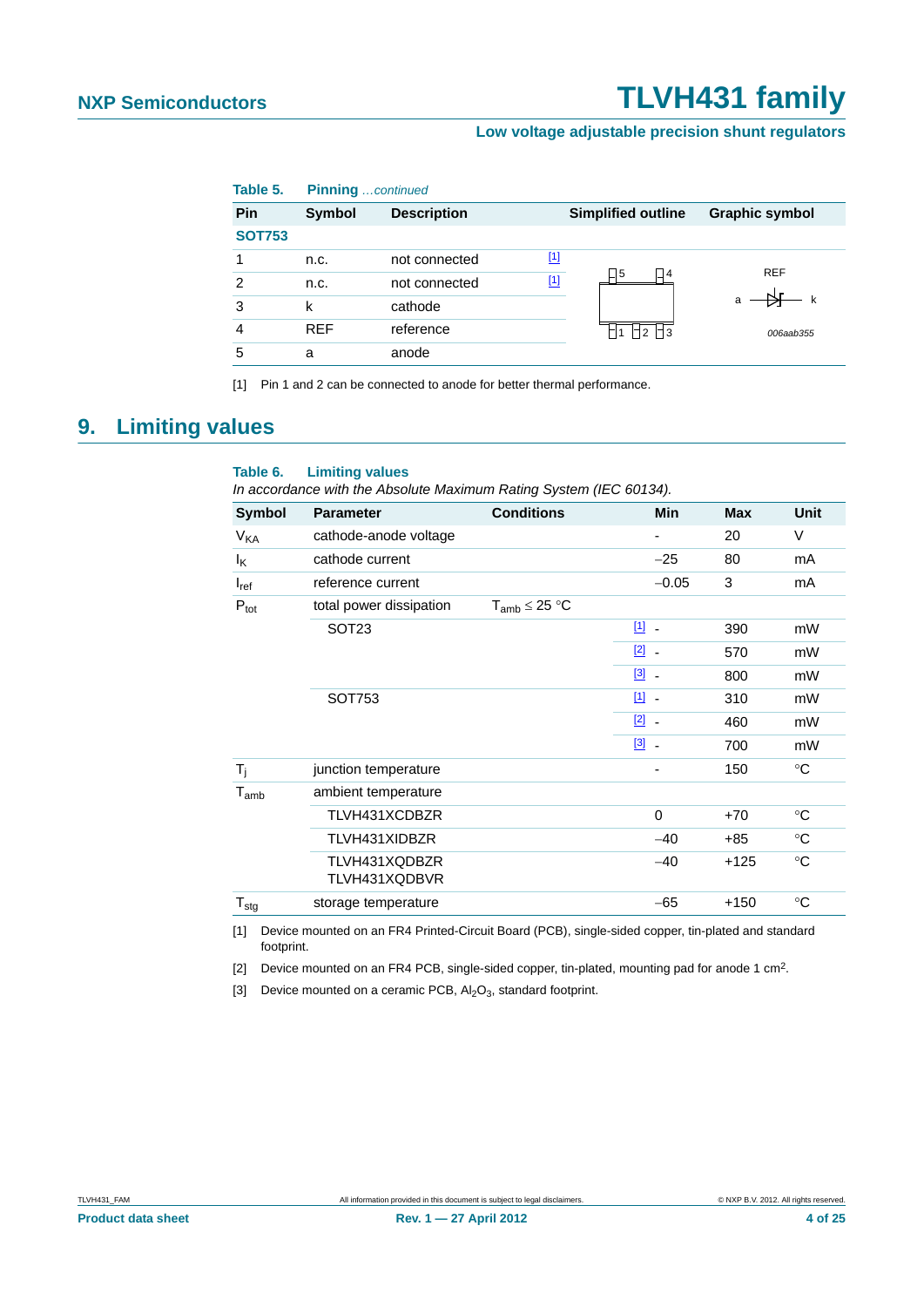### **Low voltage adjustable precision shunt regulators**



### **Table 7. ESD maximum ratings**

*Tamb = 25 C unless otherwise specified.*

| Symbol    | Parameter                       | <b>Conditions</b>                 | Min                      | Max | Unit |
|-----------|---------------------------------|-----------------------------------|--------------------------|-----|------|
| $V_{ESD}$ | electrostatic discharge voltage | MIL-STD-883<br>(human body model) |                          |     | kV   |
|           |                                 | machine model                     | $\overline{\phantom{a}}$ | 400 |      |

## <span id="page-4-0"></span>**10. Recommended operating conditions**

| Table 8.        | <b>Operating conditions</b> |                   |           |     |      |
|-----------------|-----------------------------|-------------------|-----------|-----|------|
| <b>Symbol</b>   | <b>Parameter</b>            | <b>Conditions</b> | Min       | Max | Unit |
| V <sub>KA</sub> | cathode-anode voltage       |                   | $V_{ref}$ | 18  |      |
|                 | cathode current             |                   | 0.08      | 70  | mA   |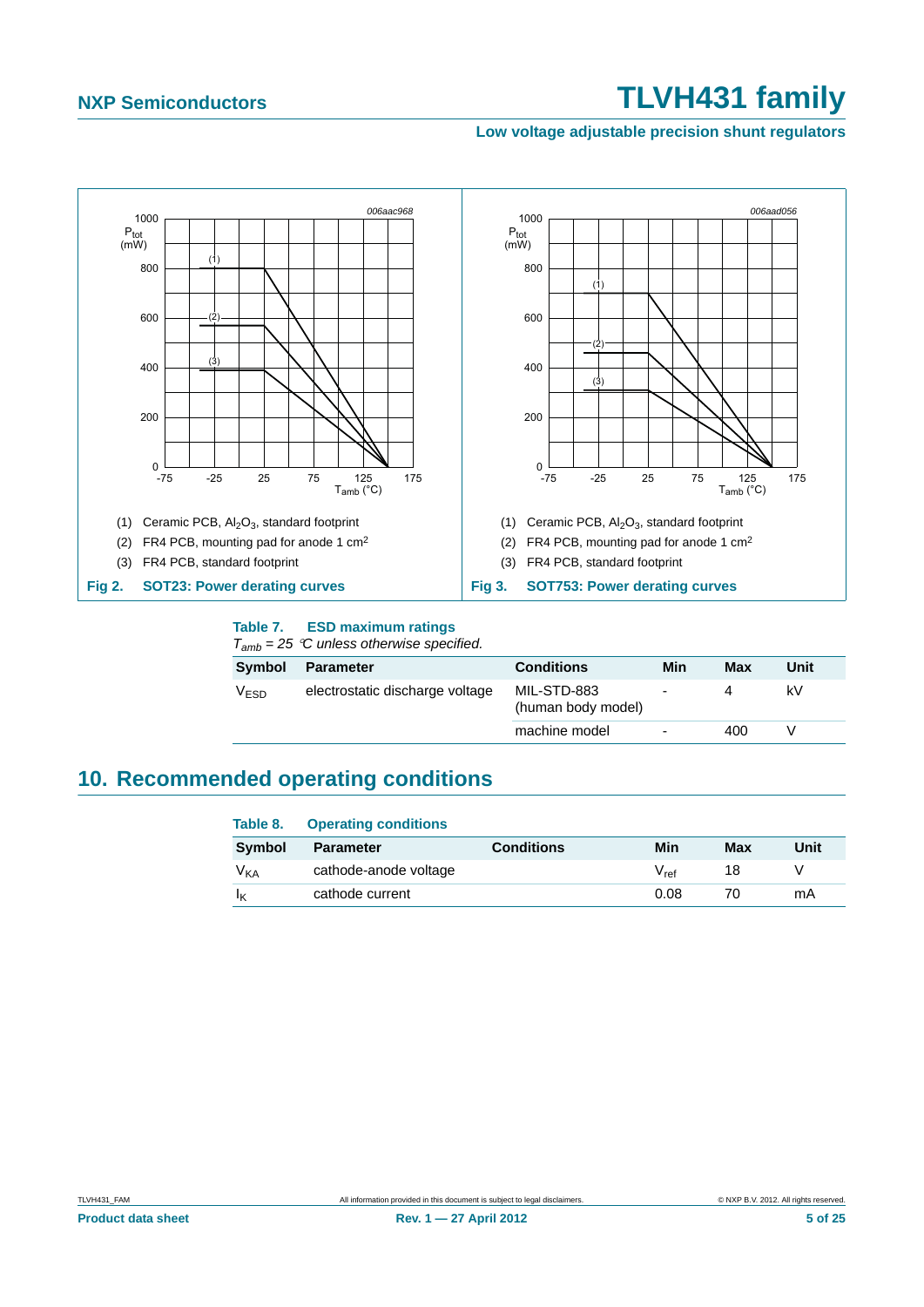**Low voltage adjustable precision shunt regulators**

## <span id="page-5-4"></span>**11. Thermal characteristics**

| <b>Thermal characteristics</b>                      |                   |                                   |                          |            |      |
|-----------------------------------------------------|-------------------|-----------------------------------|--------------------------|------------|------|
| <b>Parameter</b>                                    | <b>Conditions</b> | Min                               | <b>Typ</b>               | <b>Max</b> | Unit |
| thermal resistance from<br>junction to ambient      | in free air       |                                   |                          |            |      |
| SOT <sub>23</sub>                                   |                   | $11 -$                            | $\blacksquare$           | 320        | K/W  |
|                                                     |                   | $\boxed{2}$ -                     | $\blacksquare$           | 220        | K/W  |
|                                                     |                   | $\begin{bmatrix} 3 \end{bmatrix}$ | ٠                        | 155        | K/W  |
| SOT753                                              |                   | $\boxed{1}$ $\boxed{1}$           | ٠                        | 400        | K/W  |
|                                                     |                   | $\boxed{2}$ -                     | $\blacksquare$           | 270        | K/W  |
|                                                     |                   | $\begin{bmatrix} 3 \end{bmatrix}$ | $\overline{\phantom{a}}$ | 180        | K/W  |
| thermal resistance from<br>junction to solder point |                   | $[4]$                             |                          |            |      |
| SOT <sub>23</sub>                                   |                   |                                   | $\overline{\phantom{a}}$ | 35         | K/W  |
| SOT753                                              |                   |                                   | ٠                        | 40         | K/W  |
|                                                     |                   |                                   |                          |            |      |

<span id="page-5-0"></span>[1] Device mounted on an FR4 PCB, single-sided copper, tin-plated and standard footprint.

<span id="page-5-1"></span>[2] Device mounted on an FR4 PCB, single-sided copper, tin-plated, mounting pad for anode 1 cm<sup>2</sup>.

<span id="page-5-2"></span>[3] Device mounted on a ceramic PCB,  $Al_2O_3$ , standard footprint.

<span id="page-5-3"></span>[4] Soldering point of anode.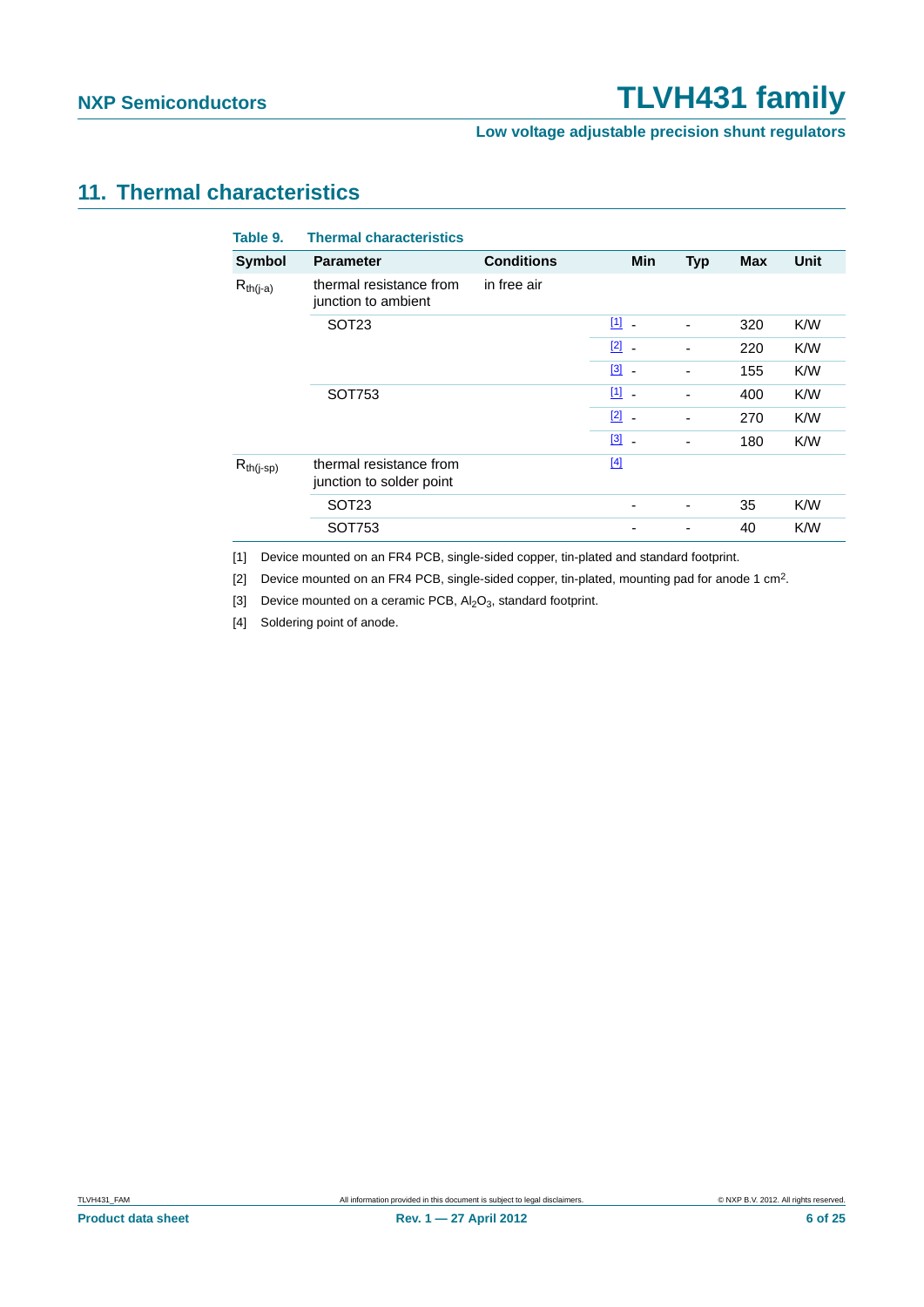**Low voltage adjustable precision shunt regulators**

## <span id="page-6-0"></span>**12. Characteristics**

| Table 10.                                    | <b>Characteristics</b><br>$T_{amb}$ = 25 °C unless otherwise specified.    |                                                                                               |                          |                |            |             |
|----------------------------------------------|----------------------------------------------------------------------------|-----------------------------------------------------------------------------------------------|--------------------------|----------------|------------|-------------|
| <b>Symbol</b>                                | <b>Parameter</b>                                                           | <b>Conditions</b>                                                                             | Min                      | <b>Typ</b>     | <b>Max</b> | <b>Unit</b> |
|                                              |                                                                            | Standard-Grade (1.5 %): TLVH431CDBZR; TLVH431IDBZR; TLVH431QDBZR; TLVH431MQDBRZ; TLVH431QDBVR |                          |                |            |             |
| $V_{ref}$                                    | reference voltage                                                          | $V_{KA} = V_{ref}$ ; $I_{K} = 10$ mA                                                          |                          |                |            |             |
|                                              |                                                                            | $T_{amb}$ = 25 °C                                                                             | 1222                     | 1240           | 1258       | mV          |
|                                              | TLVH431CDBZR                                                               | $T_{amb} = 0$ °C to 70 °C                                                                     | 1210                     | ä,             | 1270       | mV          |
|                                              | TLVH431IDBZR                                                               | $T_{amb} = -40$ °C to 85 °C                                                                   | 1202                     |                | 1278       | mV          |
|                                              | TLVH431QDBZR<br>TLVH431MQDBRZ<br>TLVH431QDBVR                              | $T_{amb} = -40$ °C to 125 °C                                                                  | 1194                     | $\blacksquare$ | 1286       | mV          |
| $\Delta V_{ref}$                             | reference voltage variation                                                | $V_{KA} = V_{ref}$ ; $I_{K} = 10$ mA                                                          |                          |                |            |             |
|                                              | TLVH431CDBZR                                                               | $T_{amb} = 0$ °C to 70 °C                                                                     | ä,                       | $\overline{c}$ | 10         | mV          |
|                                              | TLVH431IDBZR                                                               | $T_{amb} = -40$ °C to 85 °C                                                                   |                          | 3              | 10         | mV          |
|                                              | TLVH431QDBZR<br>TLVH431MQDBRZ<br>TLVH431QDBVR                              | $T_{amb} = -40$ °C to 125 °C                                                                  |                          | 4              | 10         | mV          |
| $\Delta V_{\text{ref}}/\Delta V_{\text{KA}}$ | reference voltage variation<br>to cathode-anode voltage<br>variation ratio | $I_{K}$ = 10 mA;<br>$\Delta V_{KA}$ = $V_{ref}$ to 18 V                                       |                          | $-0.5$         | $-1.5$     | mV/V        |
| $I_{ref}$                                    | reference current                                                          | $I_K = 10$ mA;<br>$R1 = 10 k\Omega$ ; R2 = open                                               |                          | 0.19           | 0.30       | μA          |
| $\Delta I_{ref}$                             | reference current variation                                                | $I_{K}$ = 10 mA;<br>$R1 = 10 k\Omega$ ; $R2 =$ open                                           |                          |                |            |             |
|                                              | TLVH431CDBZR                                                               | $T_{amb} = 0$ °C to 70 °C                                                                     | $\overline{\phantom{0}}$ | 0.03           | 0.10       | μA          |
|                                              | TLVH431IDBZR                                                               | $T_{amb} = -40$ °C to 85 °C                                                                   |                          | 0.06           | 0.16       | μA          |
|                                              | TLVH431QDBZR<br>TLVH431MQDBRZ<br>TLVH431QDBVR                              | $T_{amb} = -40$ °C to 125 °C                                                                  |                          | 0.07           | 0.24       | μA          |
| $I_{K(min)}$                                 | minimum cathode current                                                    | $V_{KA} = V_{ref}$                                                                            |                          | 55             | 80         | μA          |
| $I_{off}$                                    | off-state current                                                          | $V_{KA} = 18 V; V_{ref} = 0$                                                                  |                          | 0.01           | 0.05       | μA          |
| $Z_{\text{KA}}$                              | dynamic cathode-anode<br>impedance                                         | $I_{K} = 0.1$ mA to 70 mA;<br>$V_{KA} = V_{ref}$ ; f < 1 kHz                                  |                          |                |            |             |
|                                              | SOT <sub>23</sub>                                                          |                                                                                               |                          | 0.10           | 0.15       | Ω           |
|                                              | <b>SOT753</b>                                                              |                                                                                               | ÷.                       | 0.15           | 0.20       | Ω           |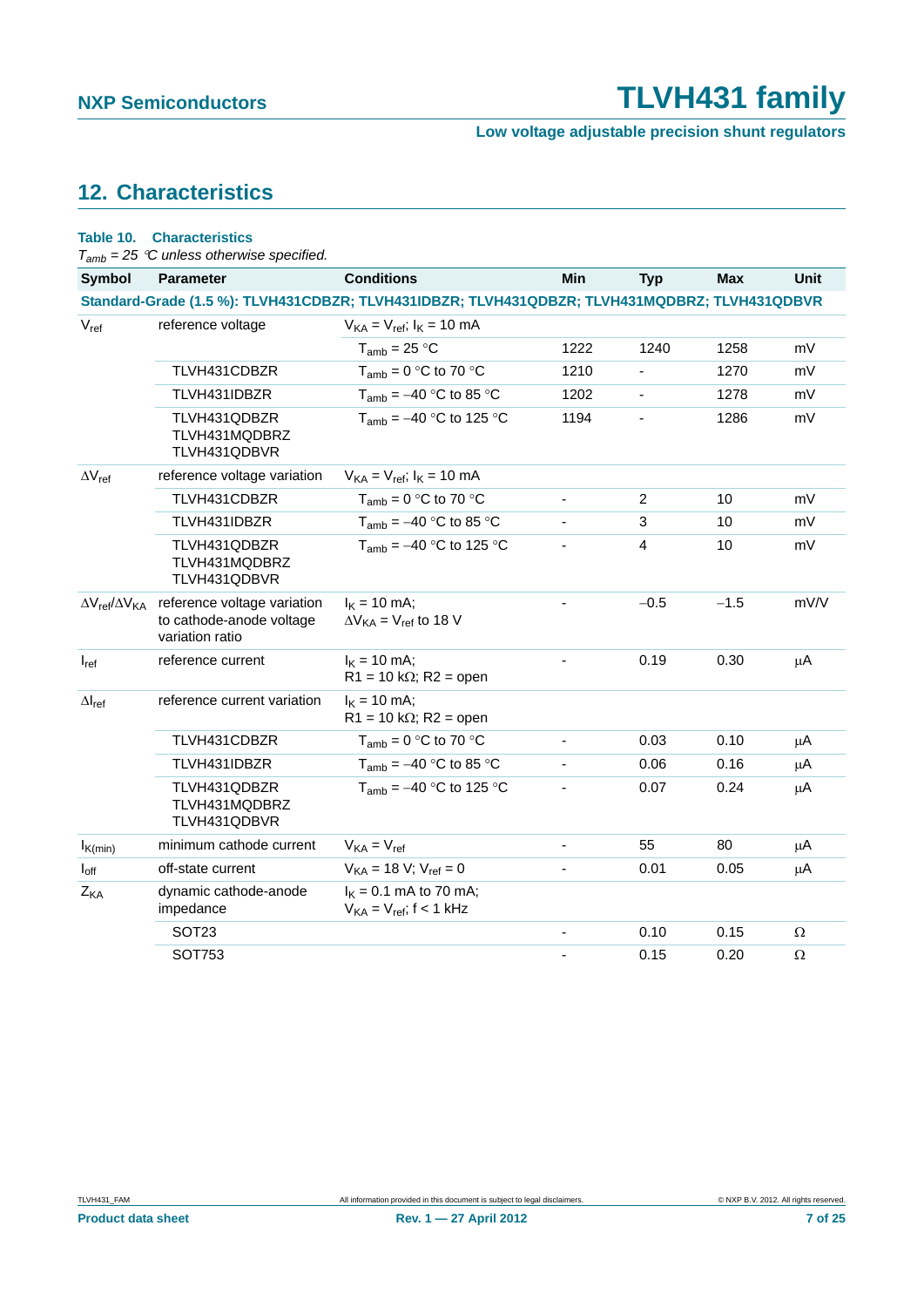### **Low voltage adjustable precision shunt regulators**

### **Table 10. Characteristics** *…continued*

*Tamb = 25 C unless otherwise specified.*

| <b>Symbol</b>                                | <b>Parameter</b>                                                           | <b>Conditions</b>                                                                         | Min                      | <b>Typ</b>               | <b>Max</b> | <b>Unit</b> |
|----------------------------------------------|----------------------------------------------------------------------------|-------------------------------------------------------------------------------------------|--------------------------|--------------------------|------------|-------------|
|                                              |                                                                            | A-Grade (1 %): TLVH431ACDBZR; TLVH431AIDBZR; TLVH431AQDBZR; TLVH431AMQDBZR; TLVH431AQDBVR |                          |                          |            |             |
| $V_{ref}$                                    | reference voltage                                                          | $V_{KA} = V_{ref}$ ; $I_{K} = 10$ mA                                                      |                          |                          |            |             |
|                                              |                                                                            | $T_{amb}$ = 25 °C                                                                         | 1228                     | 1240                     | 1252       | mV          |
|                                              | TLVH431ACDBZR                                                              | $T_{amb} = 0$ °C to 70 °C                                                                 | 1221                     | ٠                        | 1259       | mV          |
|                                              | TLVH431AIDBZR                                                              | $T_{amb} = -40$ °C to 85 °C                                                               | 1215                     | $\overline{\phantom{a}}$ | 1265       | mV          |
|                                              | TLVH431AQDBZR<br>TLVH431AMQDBRZ<br>TLVH431AQDBVR                           | $T_{amb} = -40$ °C to 125 °C                                                              | 1209                     | $\overline{\phantom{a}}$ | 1271       | mV          |
| $\Delta V_{ref}$                             | reference voltage variation                                                | $V_{KA} = V_{ref}$ ; $I_{K} = 10$ mA                                                      |                          |                          |            |             |
|                                              | TLVH431ACDBZR                                                              | $T_{amb} = 0$ °C to 70 °C                                                                 | $\blacksquare$           | $\overline{2}$           | 10         | mV          |
|                                              | TLVH431AIDBZR                                                              | $T_{amb} = -40$ °C to 85 °C                                                               | $\mathbf{r}$             | 3                        | 10         | mV          |
|                                              | TLVH431AQDBZR<br>TLVH431AMQDBRZ<br>TLVH431AQDBVR                           | $T_{amb} = -40$ °C to 125 °C                                                              | $\blacksquare$           | $\overline{4}$           | 10         | mV          |
| $\Delta V_{\text{ref}}/\Delta V_{\text{KA}}$ | reference voltage variation<br>to cathode-anode voltage<br>variation ratio | $I_{K}$ = 10 mA;<br>$\Delta V_{KA}$ = $V_{ref}$ to 18 V                                   |                          | $-0.5$                   | $-1.5$     | mV/V        |
| $I_{ref}$                                    | reference current                                                          | $I_{K}$ = 10 mA;<br>$R1 = 10 k\Omega$ ; $R2 =$ open                                       |                          | 0.19                     | 0.30       | μA          |
| $\Delta I_{ref}$                             | reference current variation                                                | $I_{K}$ = 10 mA;<br>$R1 = 10 k\Omega$ ; R2 = open                                         |                          |                          |            |             |
|                                              | TLVH431ACDBZR                                                              | $T_{amb} = 0$ °C to 70 °C                                                                 |                          | 0.03                     | 0.10       | μA          |
|                                              | TLVH431AIDBZR                                                              | $T_{amb} = -40$ °C to 85 °C                                                               | $\overline{\phantom{a}}$ | 0.06                     | 0.16       | $\mu$ A     |
|                                              | TLVH431AQDBZR<br>TLVH431AMQDBRZ<br>TLVH431AQDBVR                           | $T_{amb} = -40$ °C to 125 °C                                                              |                          | 0.07                     | 0.24       | μA          |
| $I_{K(min)}$                                 | minimum cathode current                                                    | $V_{KA} = V_{ref}$                                                                        | $\blacksquare$           | 55                       | 80         | μA          |
| $I_{off}$                                    | off-state current                                                          | $V_{KA} = 18 V; V_{ref} = 0$                                                              | $\overline{\phantom{a}}$ | 0.01                     | 0.05       | μA          |
| Z <sub>KA</sub>                              | dynamic cathode-anode<br>impedance                                         | $I_{K} = 0.1$ mA to 70 mA;<br>$V_{KA} = V_{ref}$ ; f < 1 kHz                              |                          |                          |            |             |
|                                              | SOT <sub>23</sub>                                                          |                                                                                           | $\blacksquare$           | 0.10                     | 0.15       | Ω           |
|                                              | SOT753                                                                     |                                                                                           |                          | 0.15                     | 0.20       | $\Omega$    |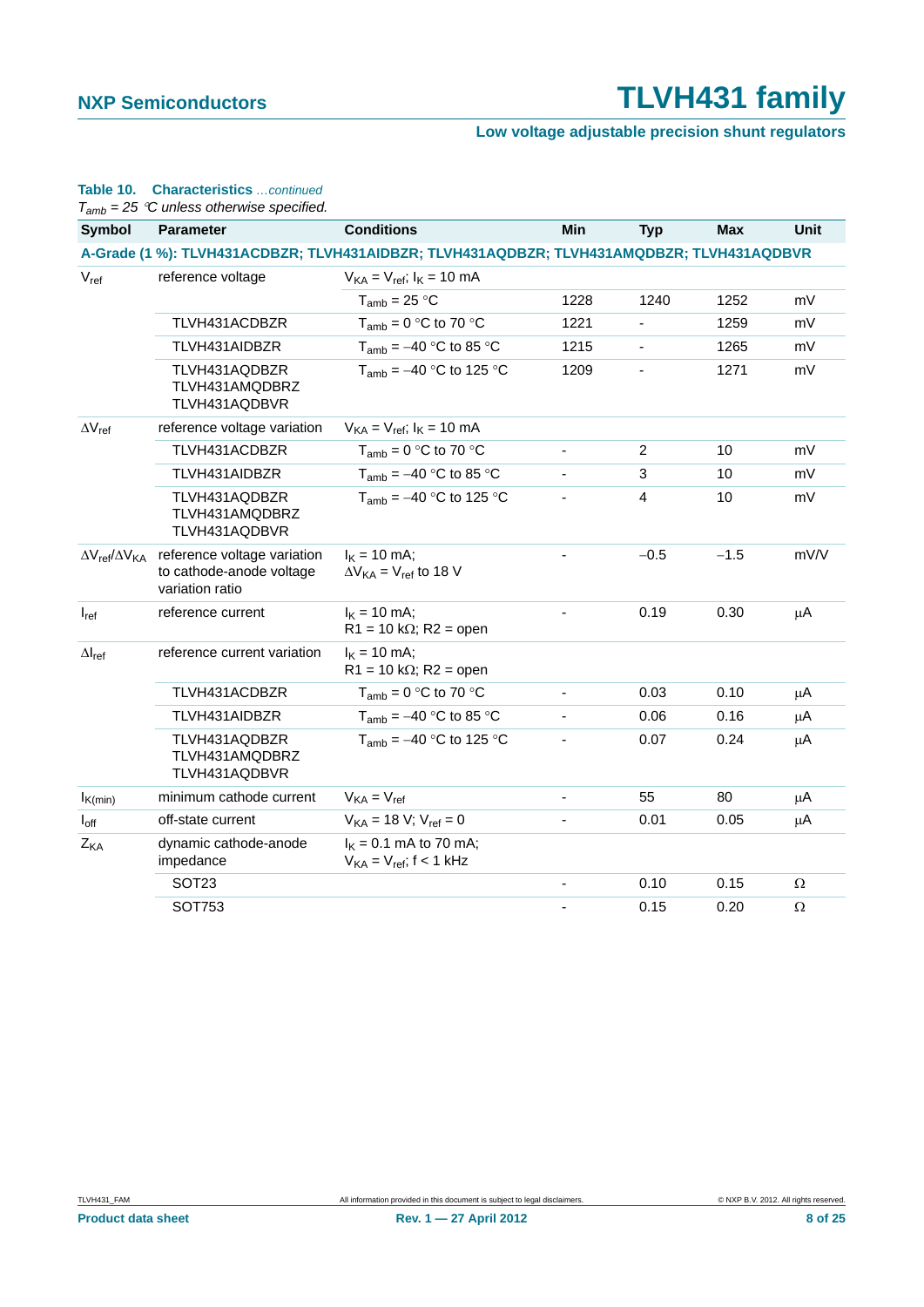### **Low voltage adjustable precision shunt regulators**

### **Table 10. Characteristics** *…continued*

*Tamb = 25 C unless otherwise specified.*

| <b>Symbol</b>                          | <b>Parameter</b>                                                           | <b>Conditions</b>                                                                  | Min  | <b>Typ</b> | <b>Max</b> | Unit |
|----------------------------------------|----------------------------------------------------------------------------|------------------------------------------------------------------------------------|------|------------|------------|------|
|                                        | D-Grade (0.75 %): TLVH431DQDBZR; TLVH431DMQDBZR; TLVH431DQDBVR             |                                                                                    |      |            |            |      |
| $V_{ref}$                              | reference voltage                                                          | $V_{KA} = V_{ref}$ ; $I_{K} = 10$ mA                                               |      |            |            |      |
|                                        |                                                                            | $T_{amb}$ = 25 °C                                                                  | 1231 | 1240       | 1249       | mV   |
|                                        |                                                                            | $T_{amb} = -40$ °C to 125 °C                                                       | 1215 |            | 1265       | mV   |
| $\Delta V_{ref}$                       | reference voltage variation                                                | $V_{KA} = V_{ref}$ ; $I_{K} = 10$ mA                                               |      |            |            |      |
|                                        |                                                                            | $T_{amb} = 0$ °C to 70 °C                                                          |      | 2          | 10         | mV   |
|                                        |                                                                            | $T_{amb} = -40$ °C to 85 °C                                                        |      | 3          | 10         | mV   |
|                                        |                                                                            | $T_{amb} = -40$ °C to 125 °C                                                       |      | 4          | 10         | mV   |
| $\Delta V_{\rm ref}/\Delta V_{\rm KA}$ | reference voltage variation<br>to cathode-anode voltage<br>variation ratio | $I_{\rm K}$ = 10 mA;<br>$\Delta V_{KA}$ = $V_{ref}$ to 18 V                        |      | $-0.5$     | $-1.5$     | mV/V |
| $I_{ref}$                              | reference current                                                          | $I_K = 10$ mA;<br>$R1 = 10 k\Omega$ ; R2 = open                                    |      | 0.19       | 0.30       | μA   |
| $\Delta I_{ref}$                       | reference current variation                                                | $I_{K}$ = 10 mA;<br>$R1 = 10 k\Omega$ ; R2 = open;<br>$T_{amb} = -40$ °C to 125 °C |      | 0.07       | 0.24       | μA   |
| $I_{K(min)}$                           | minimum cathode current                                                    | $V_{KA} = V_{ref}$                                                                 |      | 55         | 80         | μA   |
| $I_{off}$                              | off-state current                                                          | $V_{KA} = 18 V$ ; $V_{ref} = 0$                                                    | ٠    | 0.01       | 0.05       | μA   |
| Z <sub>KA</sub>                        | dynamic cathode-anode<br>impedance                                         | $I_{K} = 0.1$ mA to 70 mA;<br>$V_{KA} = V_{ref}$ ; f < 1 kHz                       |      |            |            |      |
|                                        | SOT <sub>23</sub>                                                          |                                                                                    |      | 0.10       | 0.15       | Ω    |
|                                        | SOT753                                                                     |                                                                                    | -    | 0.15       | 0.20       | Ω    |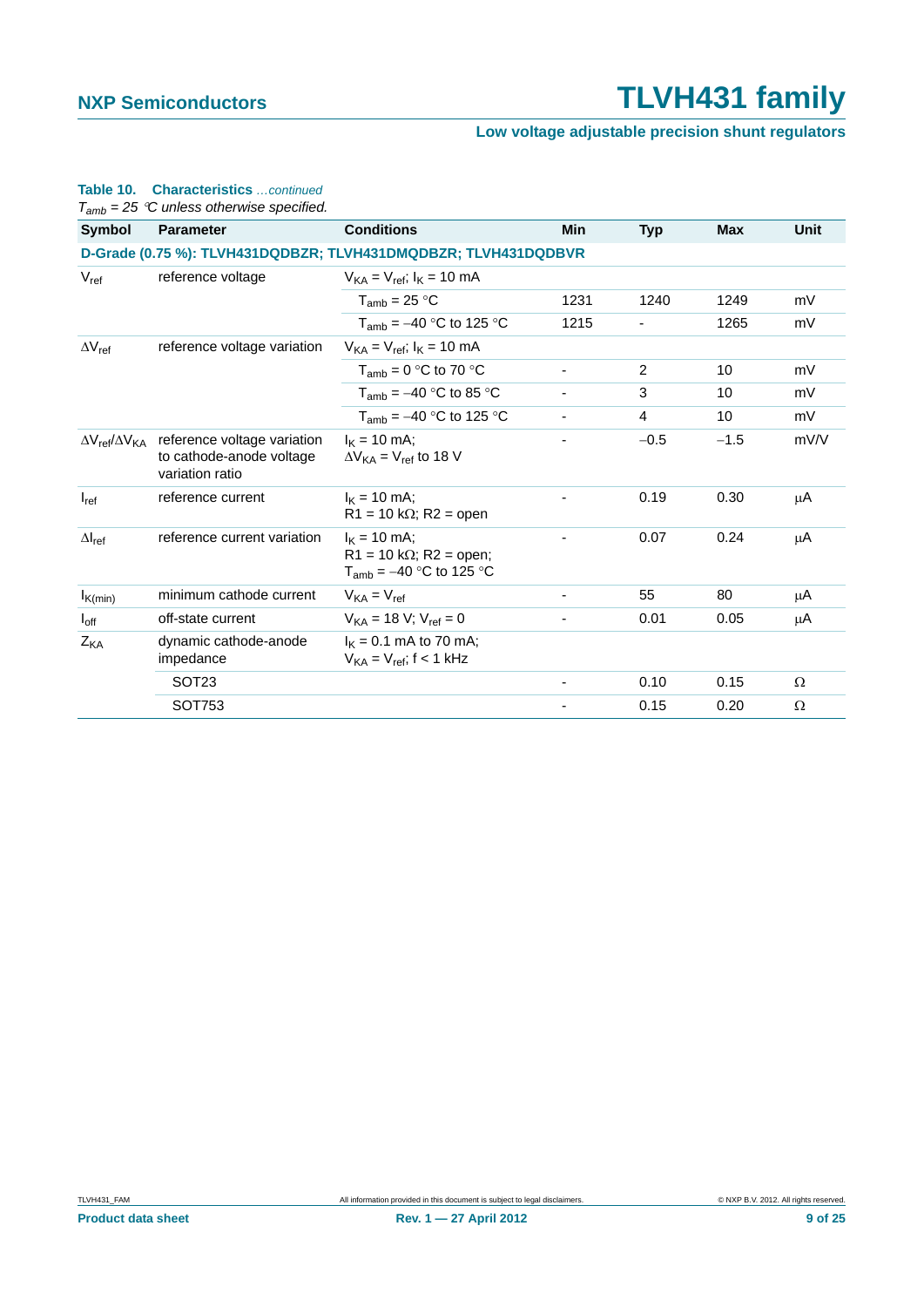### <span id="page-9-2"></span>**Low voltage adjustable precision shunt regulators**

<span id="page-9-1"></span><span id="page-9-0"></span>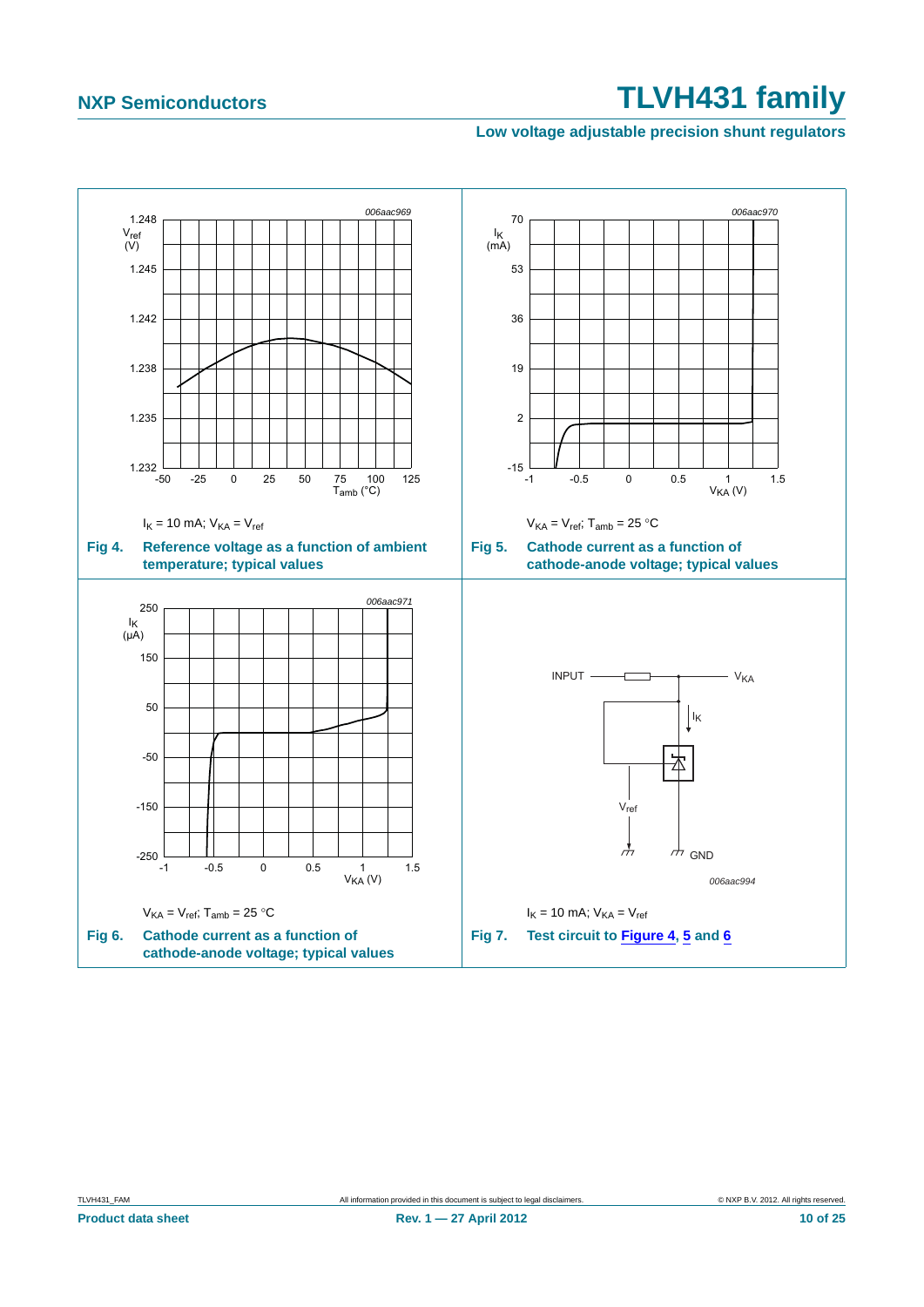### <span id="page-10-2"></span>**Low voltage adjustable precision shunt regulators**

<span id="page-10-1"></span>

<span id="page-10-0"></span>**Product data sheet Rev. 1 — 27 April 2012** 11 of 25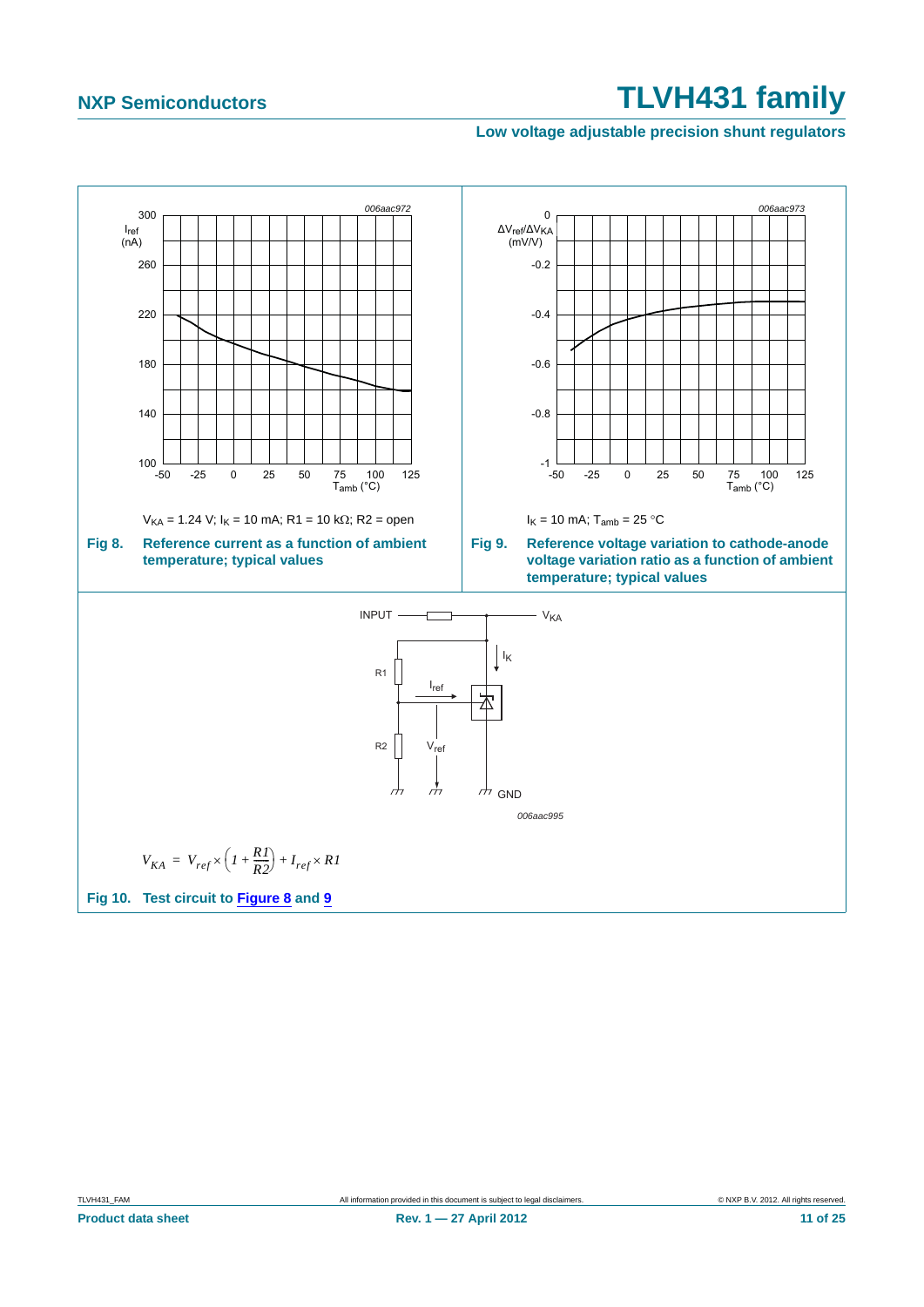### **Low voltage adjustable precision shunt regulators**



**Product data sheet Rev. 1 — 27 April 2012** 12 of 25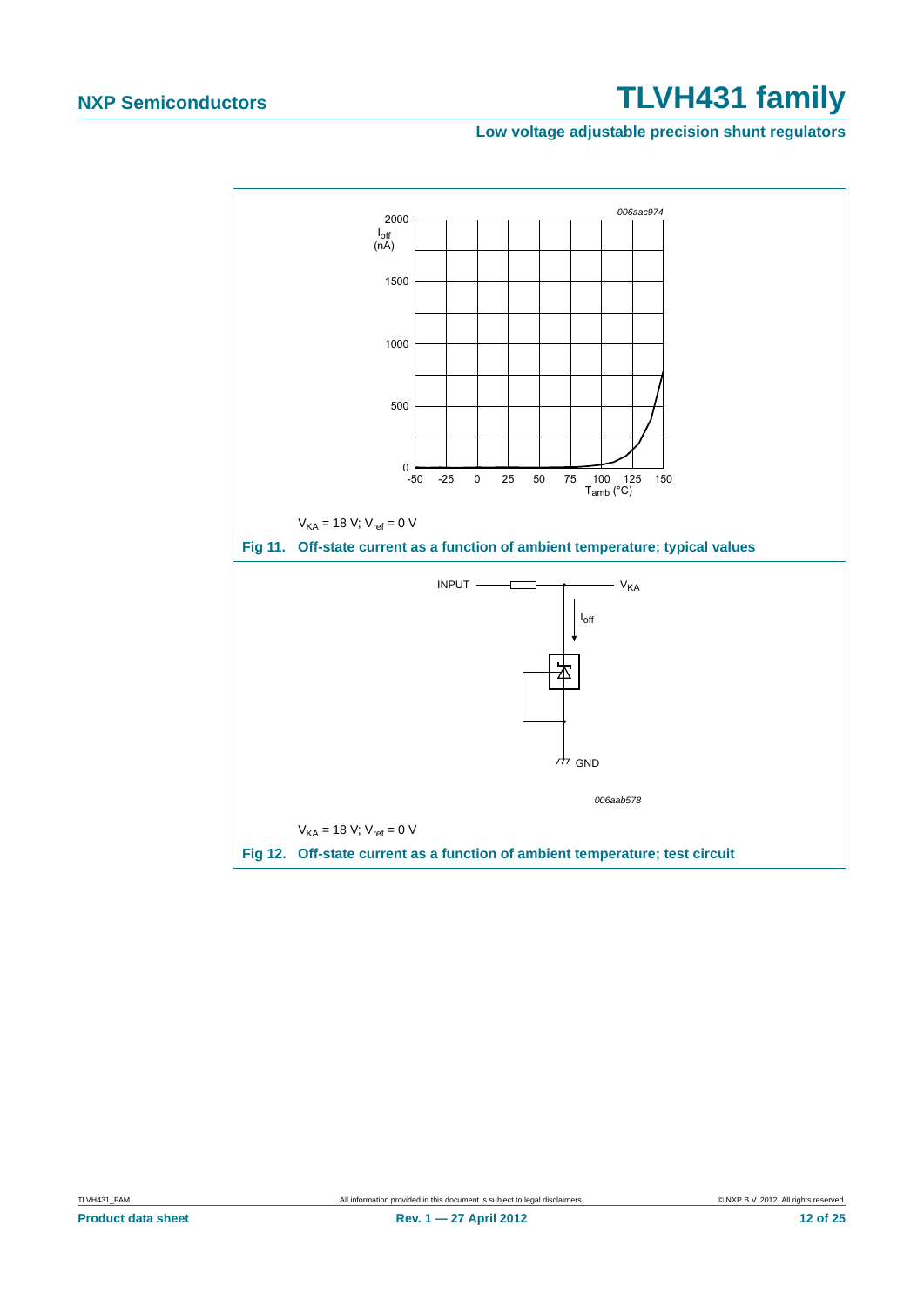### **Low voltage adjustable precision shunt regulators**

<span id="page-12-1"></span><span id="page-12-0"></span>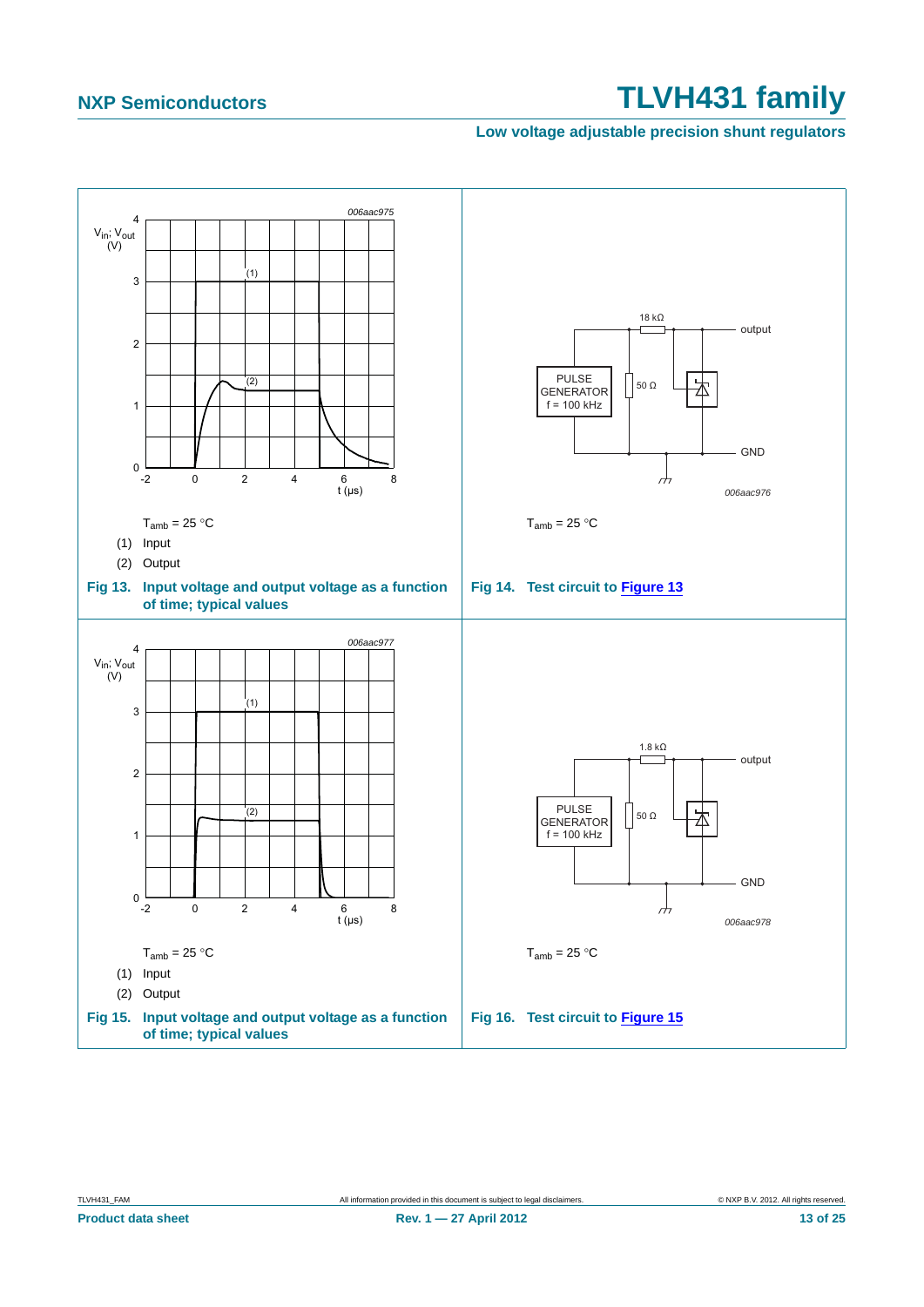### **Low voltage adjustable precision shunt regulators**

<span id="page-13-1"></span><span id="page-13-0"></span>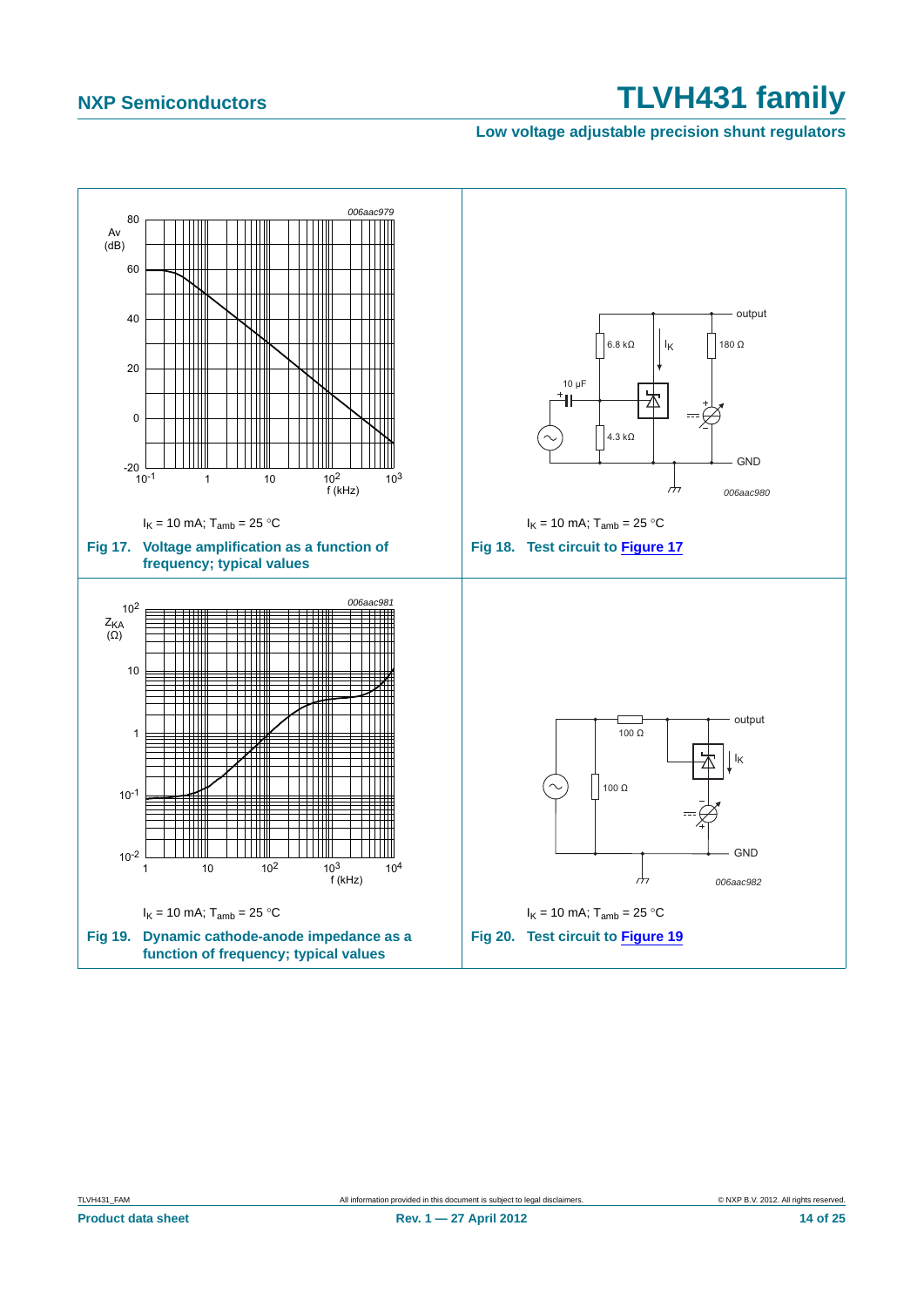### **Low voltage adjustable precision shunt regulators**



<span id="page-14-2"></span><span id="page-14-1"></span><span id="page-14-0"></span>[Figure 21](#page-14-0), [22](#page-14-1) and [23](#page-14-2) show the stability boundaries and test circuits for the worst case conditions with a load capacitance mounted as close as possible to the device. The required load capacitance for stable operation varies depending on the operating temperature and capacitor Equivalent Series Resistance (ESR). Verify that the application circuit is stable over the anticipated operating current and temperature ranges.

**Product data sheet Rev. 1 — 27 April 2012** 15 of 25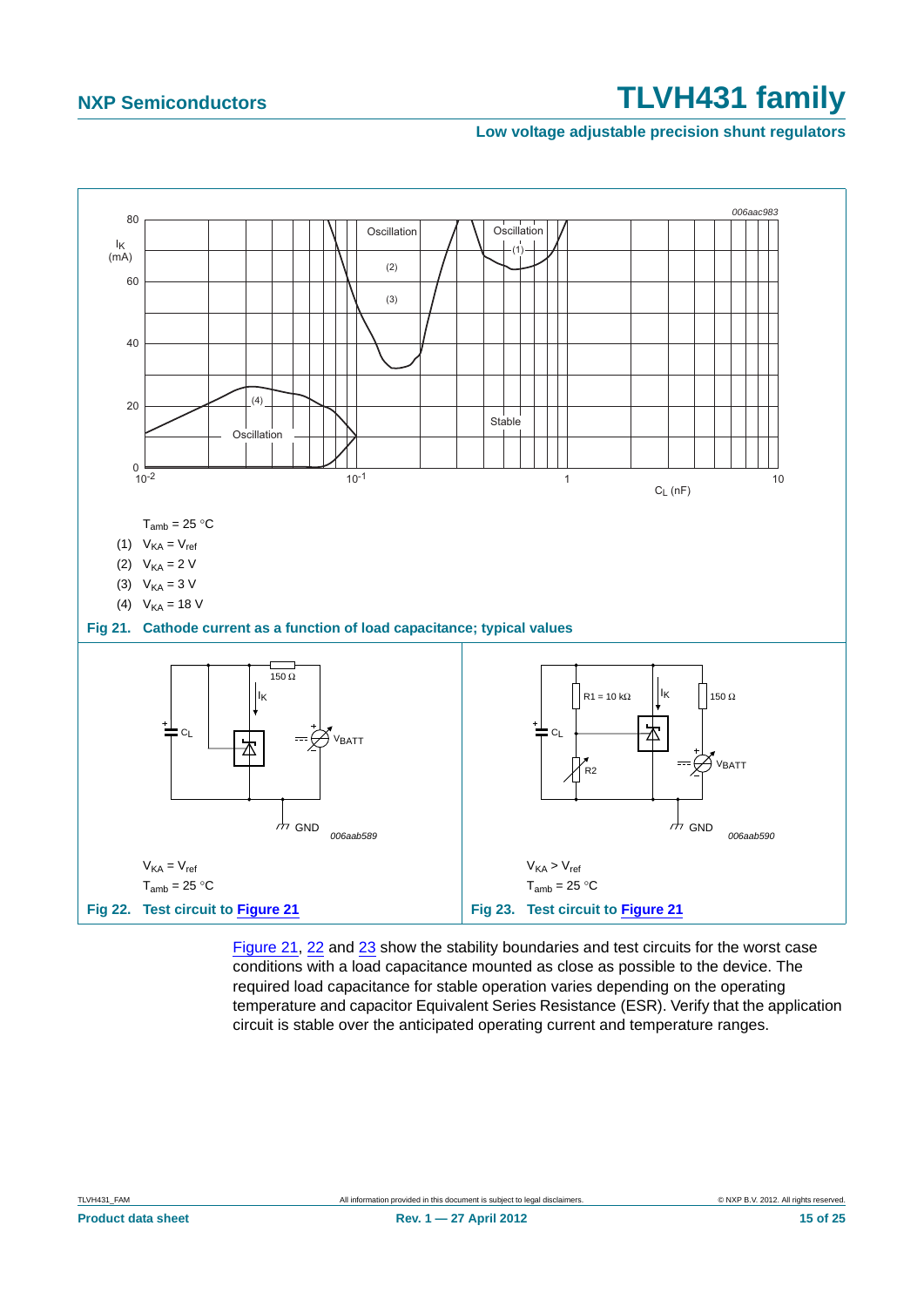**Low voltage adjustable precision shunt regulators**

## <span id="page-15-0"></span>**13. Application information**

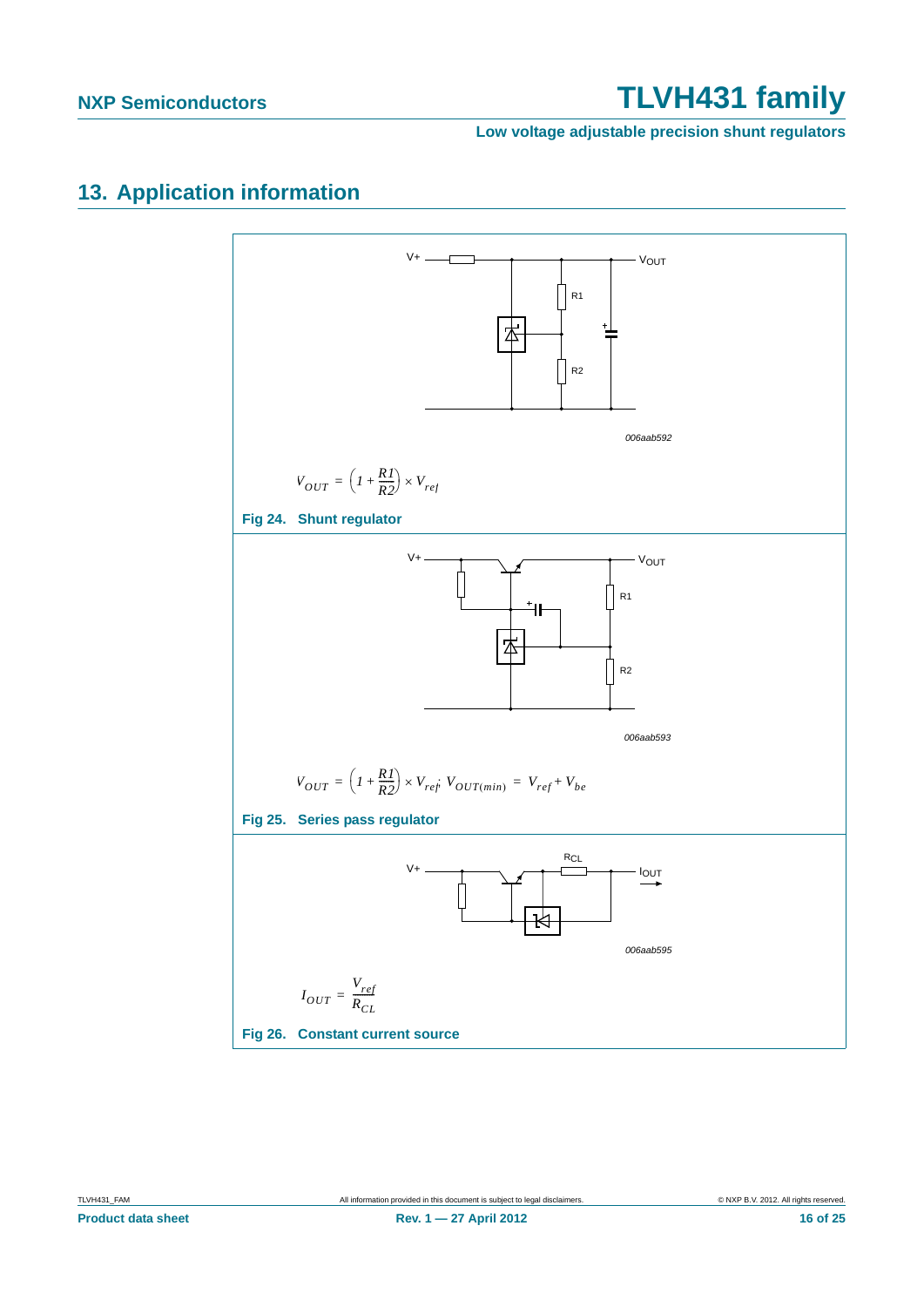### **Low voltage adjustable precision shunt regulators**

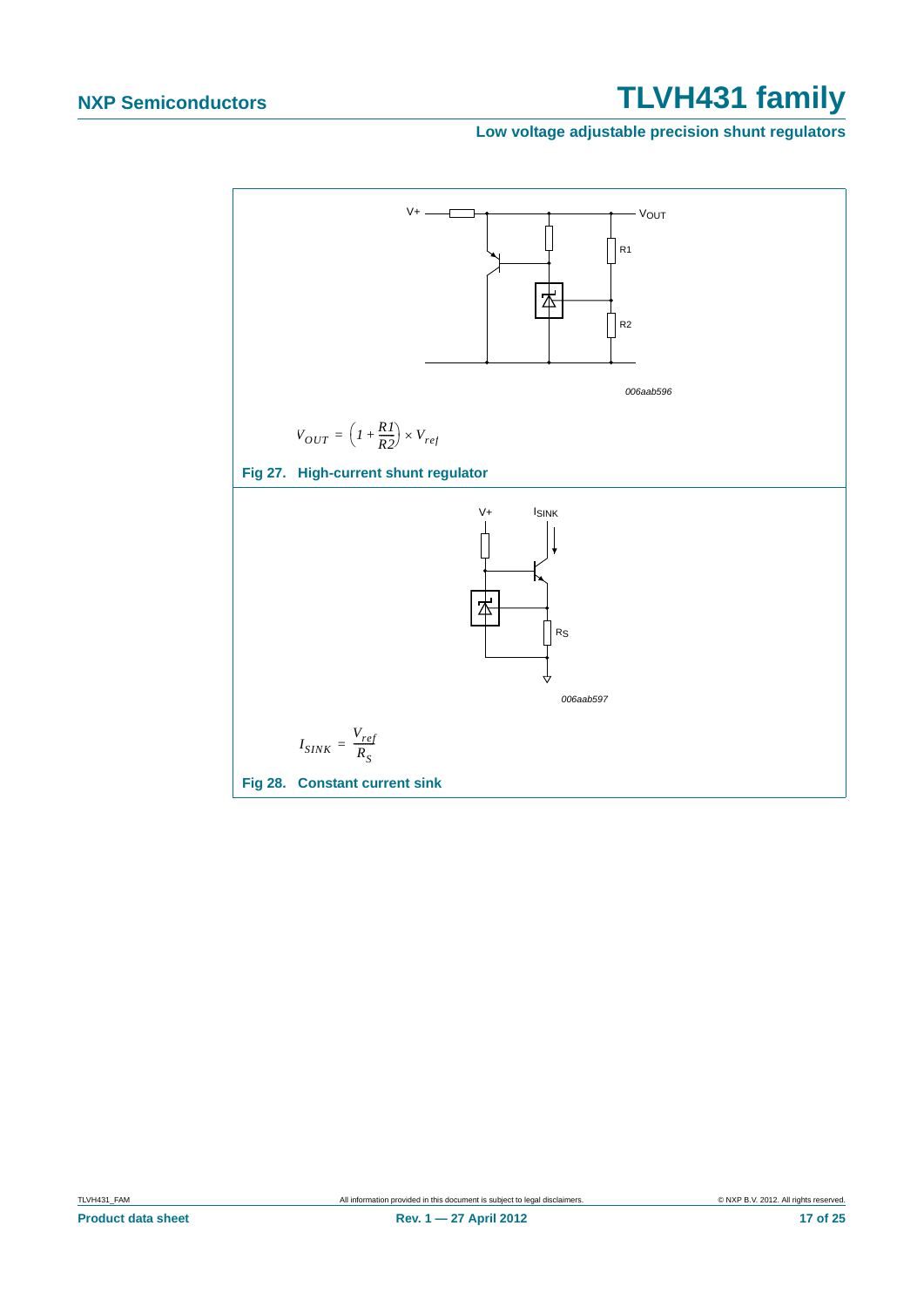**Low voltage adjustable precision shunt regulators**



## <span id="page-17-1"></span><span id="page-17-0"></span>**14. Test information**

### **14.1 Quality information**

This product has been qualified in accordance with the Automotive Electronics Council (AEC) standard *Q100 - Failure mechanism based stress test qualification for integrated circuits*, and is suitable for use in automotive applications.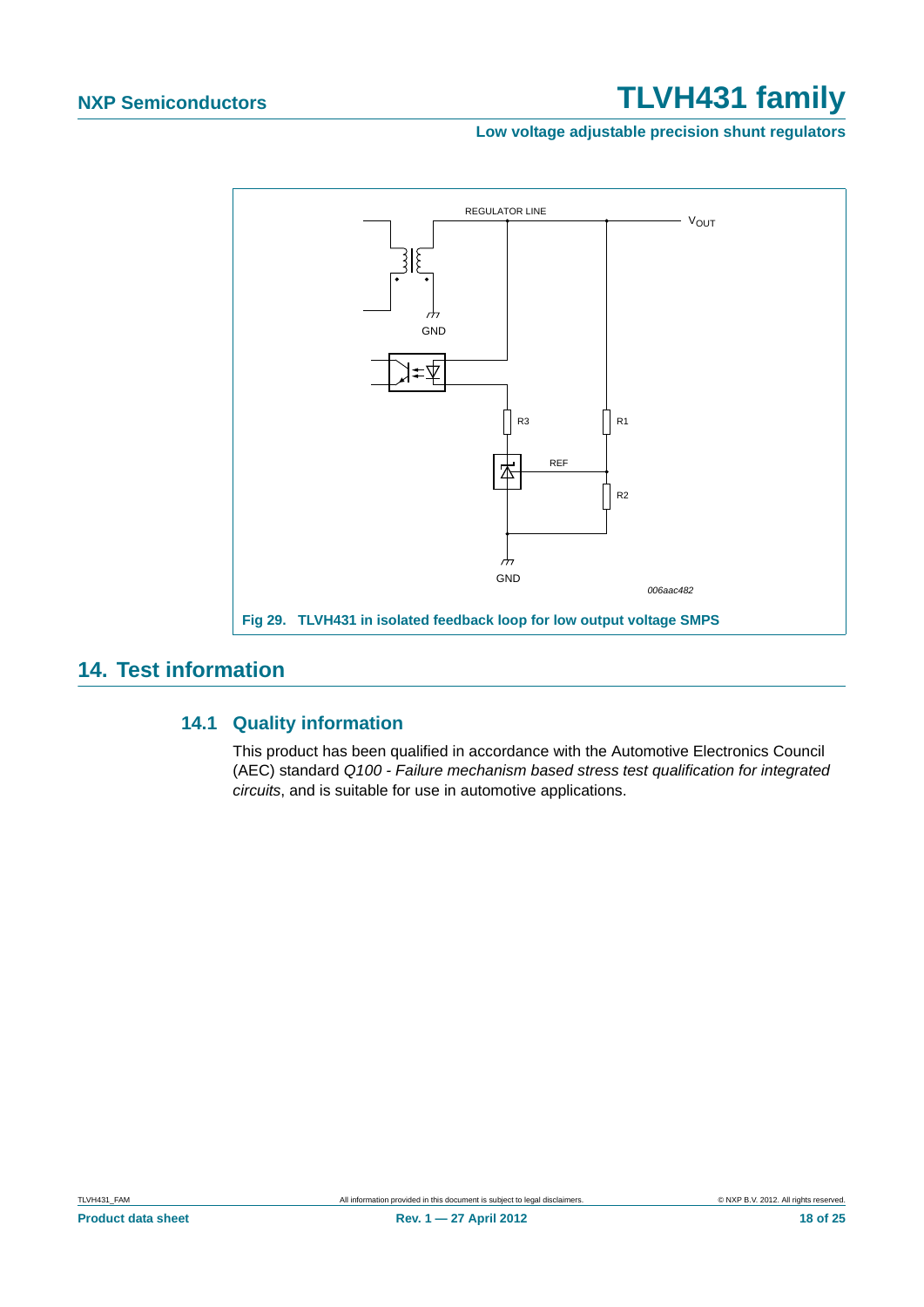**Low voltage adjustable precision shunt regulators**

## <span id="page-18-1"></span>**15. Package outline**



## <span id="page-18-2"></span>**16. Packing information**

### **Table 11. Packing methods**

*The indicated -xxx are the last three digits of the 12NC ordering code.[\[1\]](#page-18-0)*

| Type number | Package           | <b>Description</b>             |        | <b>Packing quantity</b>  |  |
|-------------|-------------------|--------------------------------|--------|--------------------------|--|
|             |                   |                                | 3000   | 10000                    |  |
| TLVH431XBZR | SOT <sub>23</sub> | 4 mm pitch, 8 mm tape and reel | $-215$ | -235                     |  |
| TLVH431XBVR | SOT753            | 4 mm pitch, 8 mm tape and reel | -115   | $\overline{\phantom{a}}$ |  |

<span id="page-18-0"></span>[1] For further information and the availability of packing methods, see [Section 20](#page-23-0).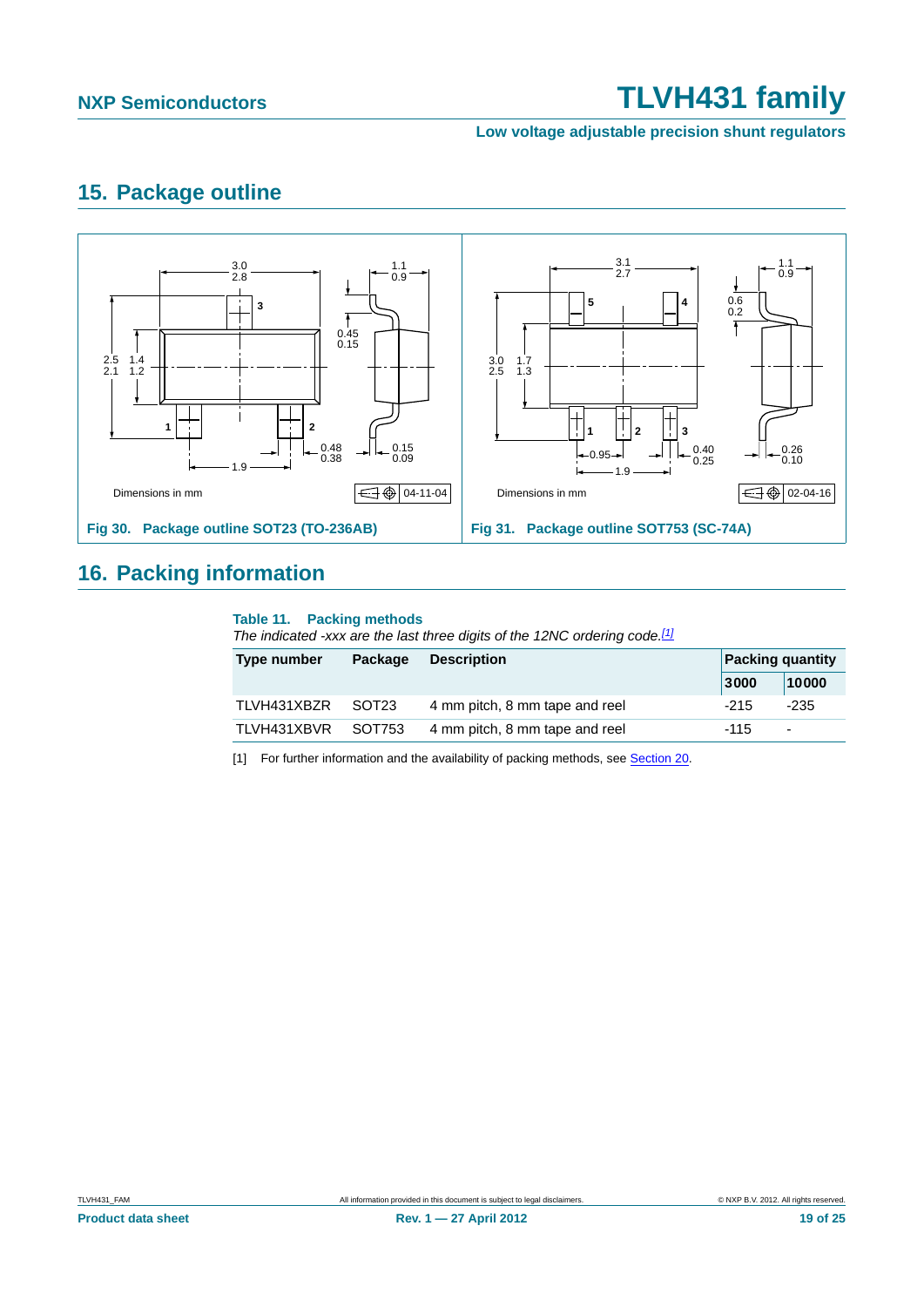**Low voltage adjustable precision shunt regulators**

## <span id="page-19-0"></span>**17. Soldering**

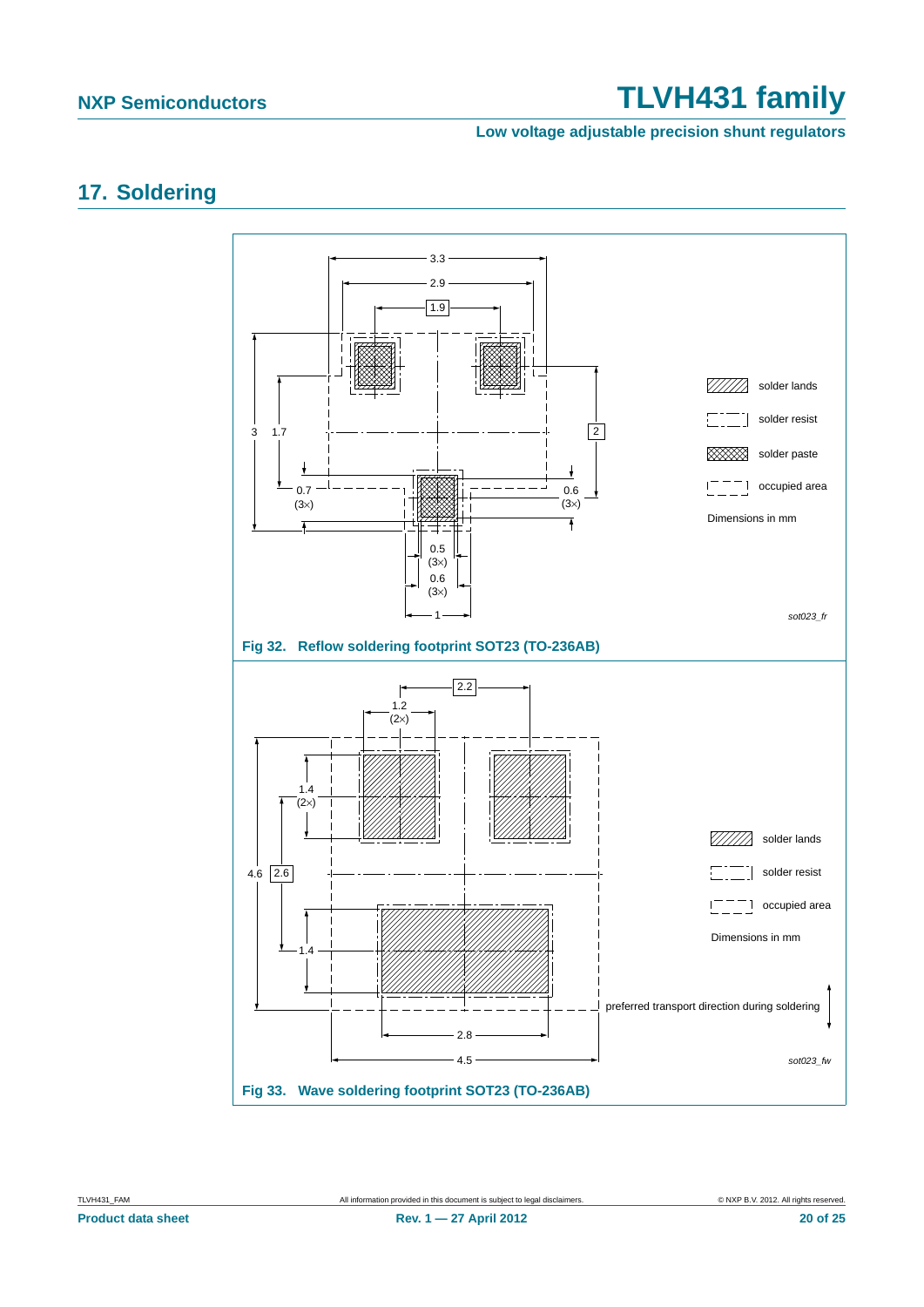### **Low voltage adjustable precision shunt regulators**



**Product data sheet Rev. 1 — 27 April 2012 21 of 25**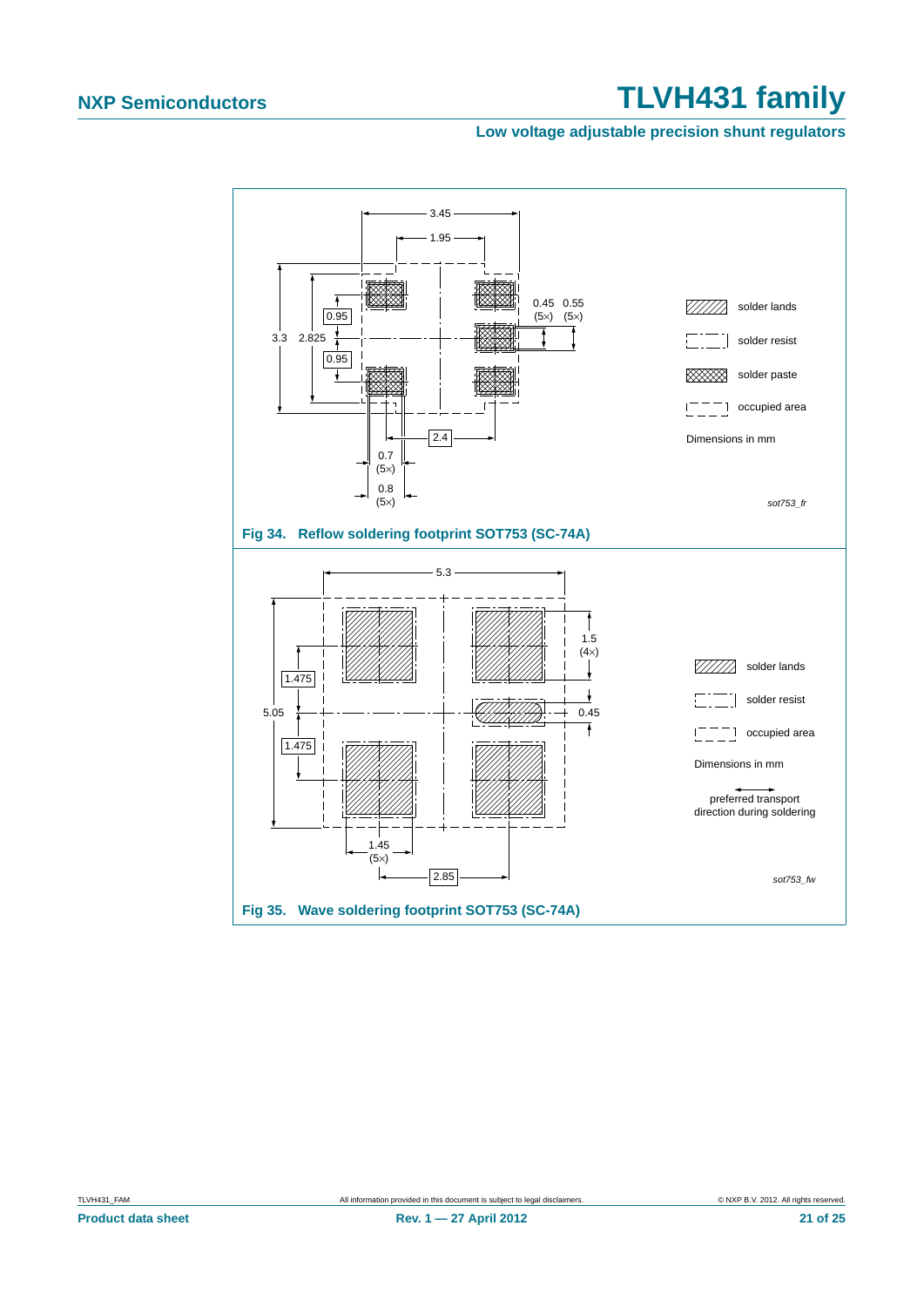**Low voltage adjustable precision shunt regulators**

## <span id="page-21-0"></span>**18. Revision history**

| Table 12. Revision history |              |                    |                          |                          |
|----------------------------|--------------|--------------------|--------------------------|--------------------------|
| Document ID                | Release date | Data sheet status  | <b>Change notice</b>     | <b>Supersedes</b>        |
| TLVH431 FAM v.1            | 20120427     | Product data sheet | $\overline{\phantom{0}}$ | $\overline{\phantom{0}}$ |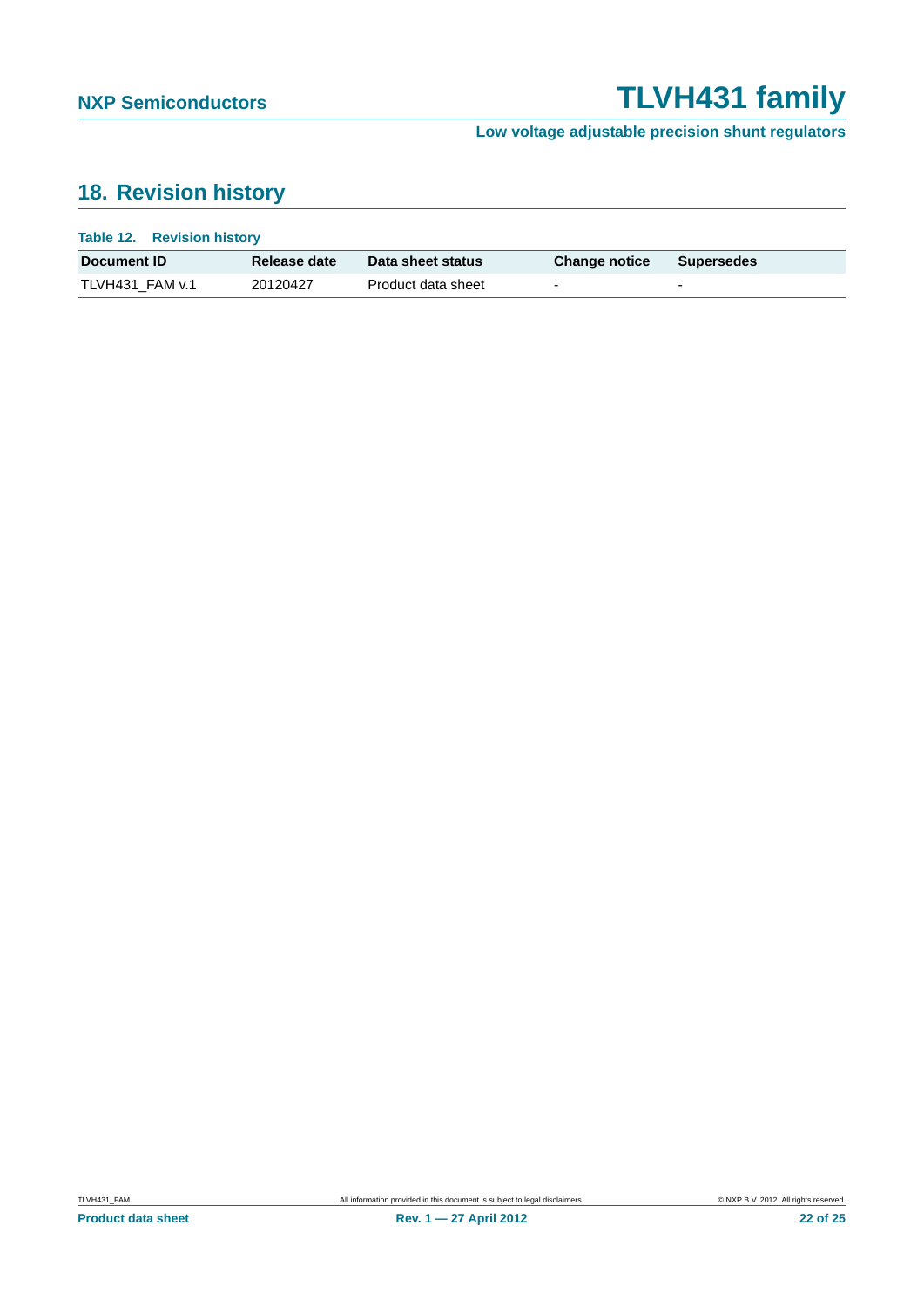**Low voltage adjustable precision shunt regulators**

## <span id="page-22-0"></span>**19. Legal information**

### <span id="page-22-1"></span>**19.1 Data sheet status**

| Document status[1][2]          | Product status <sup>[3]</sup> | <b>Definition</b>                                                                     |
|--------------------------------|-------------------------------|---------------------------------------------------------------------------------------|
| Objective [short] data sheet   | Development                   | This document contains data from the objective specification for product development. |
| Preliminary [short] data sheet | Qualification                 | This document contains data from the preliminary specification.                       |
| Product [short] data sheet     | Production                    | This document contains the product specification.                                     |

[1] Please consult the most recently issued document before initiating or completing a design.

[2] The term 'short data sheet' is explained in section "Definitions".

[3] The product status of device(s) described in this document may have changed since this document was published and may differ in case of multiple devices. The latest product status<br>information is available on the Intern

### <span id="page-22-2"></span>**19.2 Definitions**

**Draft —** The document is a draft version only. The content is still under internal review and subject to formal approval, which may result in modifications or additions. NXP Semiconductors does not give any representations or warranties as to the accuracy or completeness of information included herein and shall have no liability for the consequences of use of such information.

**Short data sheet —** A short data sheet is an extract from a full data sheet with the same product type number(s) and title. A short data sheet is intended for quick reference only and should not be relied upon to contain detailed and full information. For detailed and full information see the relevant full data sheet, which is available on request via the local NXP Semiconductors sales office. In case of any inconsistency or conflict with the short data sheet, the full data sheet shall prevail.

**Product specification —** The information and data provided in a Product data sheet shall define the specification of the product as agreed between NXP Semiconductors and its customer, unless NXP Semiconductors and customer have explicitly agreed otherwise in writing. In no event however, shall an agreement be valid in which the NXP Semiconductors product is deemed to offer functions and qualities beyond those described in the Product data sheet.

### <span id="page-22-3"></span>**19.3 Disclaimers**

**Limited warranty and liability —** Information in this document is believed to be accurate and reliable. However, NXP Semiconductors does not give any representations or warranties, expressed or implied, as to the accuracy or completeness of such information and shall have no liability for the consequences of use of such information. NXP Semiconductors takes no responsibility for the content in this document if provided by an information source outside of NXP Semiconductors.

In no event shall NXP Semiconductors be liable for any indirect, incidental, punitive, special or consequential damages (including - without limitation - lost profits, lost savings, business interruption, costs related to the removal or replacement of any products or rework charges) whether or not such damages are based on tort (including negligence), warranty, breach of contract or any other legal theory.

Notwithstanding any damages that customer might incur for any reason whatsoever, NXP Semiconductors' aggregate and cumulative liability towards customer for the products described herein shall be limited in accordance with the *Terms and conditions of commercial sale* of NXP Semiconductors.

**Right to make changes —** NXP Semiconductors reserves the right to make changes to information published in this document, including without limitation specifications and product descriptions, at any time and without notice. This document supersedes and replaces all information supplied prior to the publication hereof.

**Suitability for use —** NXP Semiconductors products are not designed, authorized or warranted to be suitable for use in life support, life-critical or safety-critical systems or equipment, nor in applications where failure or malfunction of an NXP Semiconductors product can reasonably be expected to result in personal injury, death or severe property or environmental damage. NXP Semiconductors and its suppliers accept no liability for inclusion and/or use of NXP Semiconductors products in such equipment or applications and therefore such inclusion and/or use is at the customer's own risk.

**Applications —** Applications that are described herein for any of these products are for illustrative purposes only. NXP Semiconductors makes no representation or warranty that such applications will be suitable for the specified use without further testing or modification.

Customers are responsible for the design and operation of their applications and products using NXP Semiconductors products, and NXP Semiconductors accepts no liability for any assistance with applications or customer product design. It is customer's sole responsibility to determine whether the NXP Semiconductors product is suitable and fit for the customer's applications and products planned, as well as for the planned application and use of customer's third party customer(s). Customers should provide appropriate design and operating safeguards to minimize the risks associated with their applications and products.

NXP Semiconductors does not accept any liability related to any default. damage, costs or problem which is based on any weakness or default in the customer's applications or products, or the application or use by customer's third party customer(s). Customer is responsible for doing all necessary testing for the customer's applications and products using NXP Semiconductors products in order to avoid a default of the applications and the products or of the application or use by customer's third party customer(s). NXP does not accept any liability in this respect.

**Limiting values —** Stress above one or more limiting values (as defined in the Absolute Maximum Ratings System of IEC 60134) will cause permanent damage to the device. Limiting values are stress ratings only and (proper) operation of the device at these or any other conditions above those given in the Recommended operating conditions section (if present) or the Characteristics sections of this document is not warranted. Constant or repeated exposure to limiting values will permanently and irreversibly affect the quality and reliability of the device.

**Terms and conditions of commercial sale —** NXP Semiconductors products are sold subject to the general terms and conditions of commercial sale, as published at<http://www.nxp.com/profile/terms>, unless otherwise agreed in a valid written individual agreement. In case an individual agreement is concluded only the terms and conditions of the respective agreement shall apply. NXP Semiconductors hereby expressly objects to applying the customer's general terms and conditions with regard to the purchase of NXP Semiconductors products by customer.

**No offer to sell or license —** Nothing in this document may be interpreted or construed as an offer to sell products that is open for acceptance or the grant, conveyance or implication of any license under any copyrights, patents or other industrial or intellectual property rights.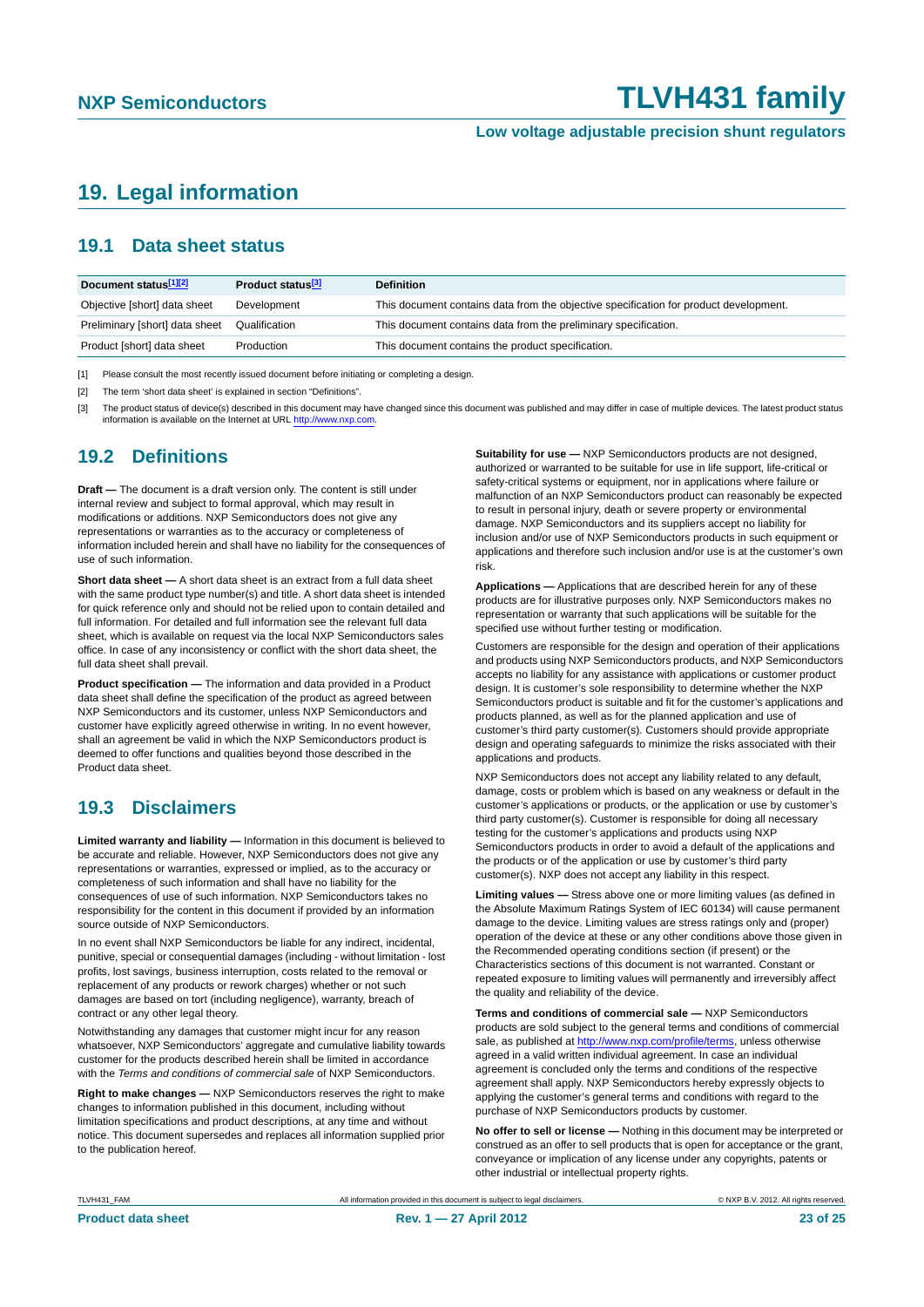### **Low voltage adjustable precision shunt regulators**

**Export control —** This document as well as the item(s) described herein may be subject to export control regulations. Export might require a prior authorization from competent authorities.

**Quick reference data —** The Quick reference data is an extract of the product data given in the Limiting values and Characteristics sections of this document, and as such is not complete, exhaustive or legally binding.

## <span id="page-23-0"></span>**20. Contact information**

For more information, please visit: **http://www.nxp.com**

For sales office addresses, please send an email to: **salesaddresses@nxp.com**

### <span id="page-23-1"></span>**19.4 Trademarks**

Notice: All referenced brands, product names, service names and trademarks are the property of their respective owners.